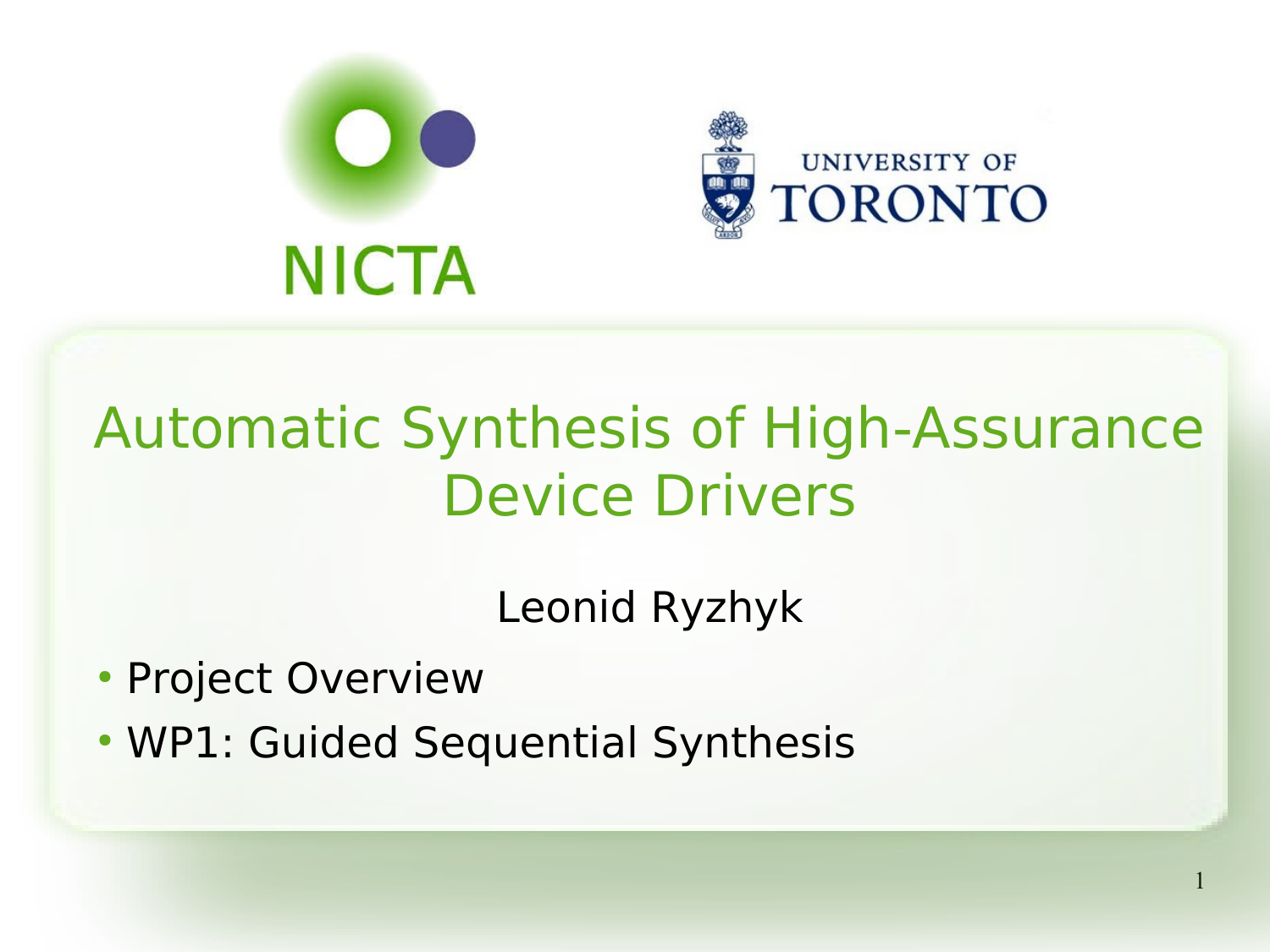# Project members

- NICTA (Sydney, Australia)
	- PI: Gernot Heiser
- University of Toronto
	- Co-PI's: Michael Stumm, Leonid Ryzhyk
- University of Colorado Boulder
	- PI: Pavol Cerny
- Imperial College London
	- PI: Alastair Donaldson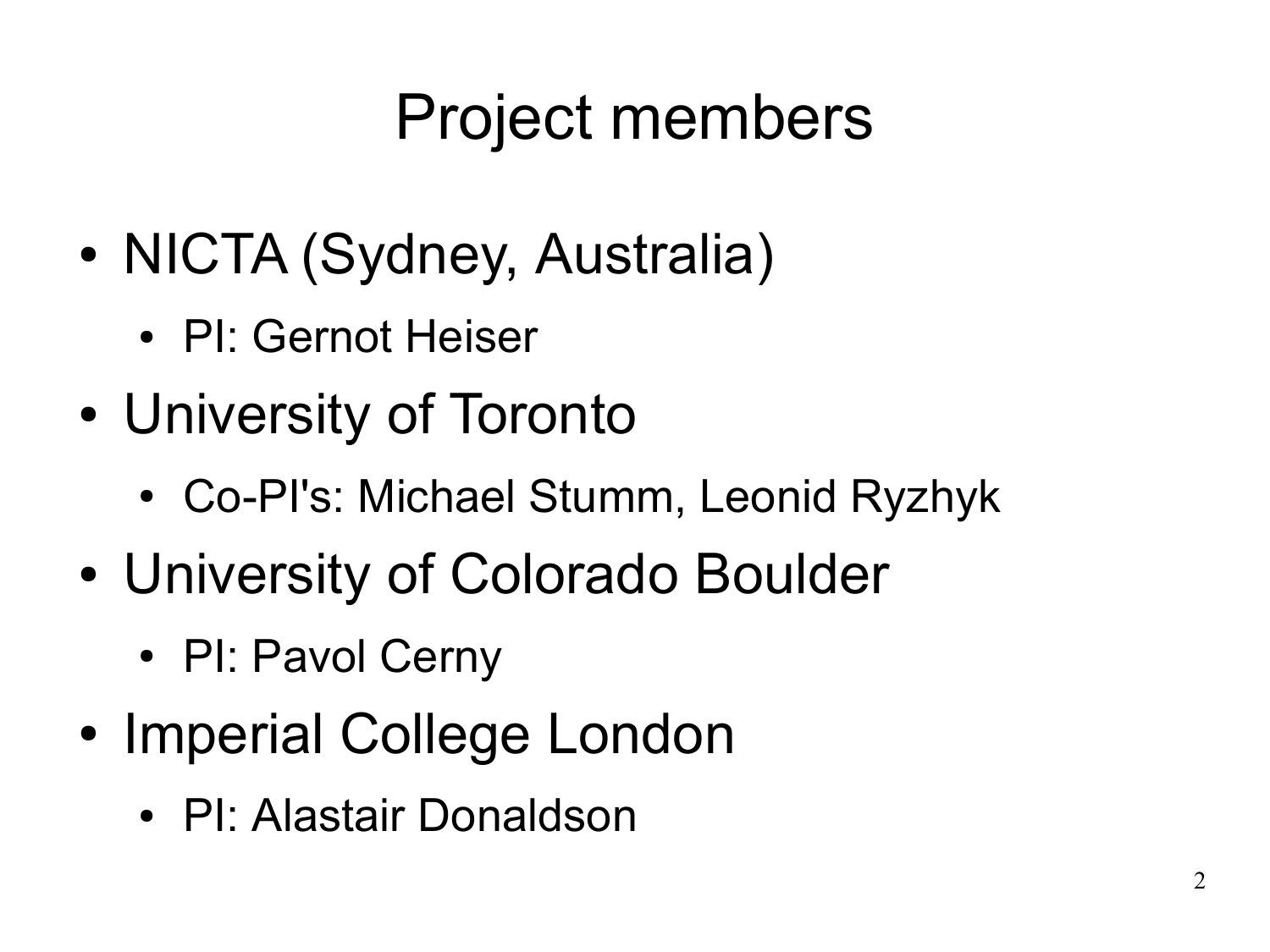# **Motivation**

- The joys of driver development
	- Drivers are hard to write
	- ... and even harder to debug
	- They often delay product delivery
	- ... and are the most common source of OS failures

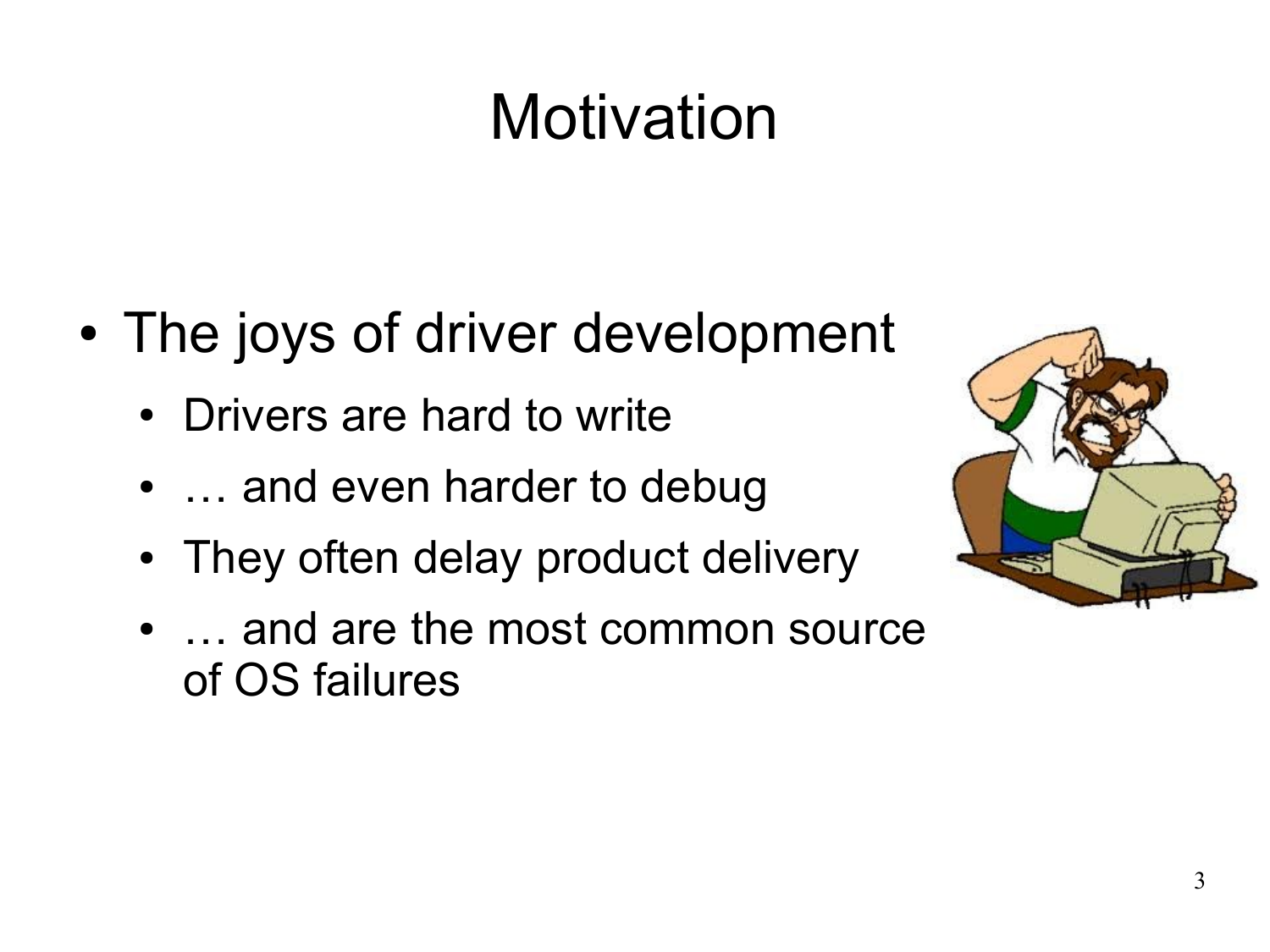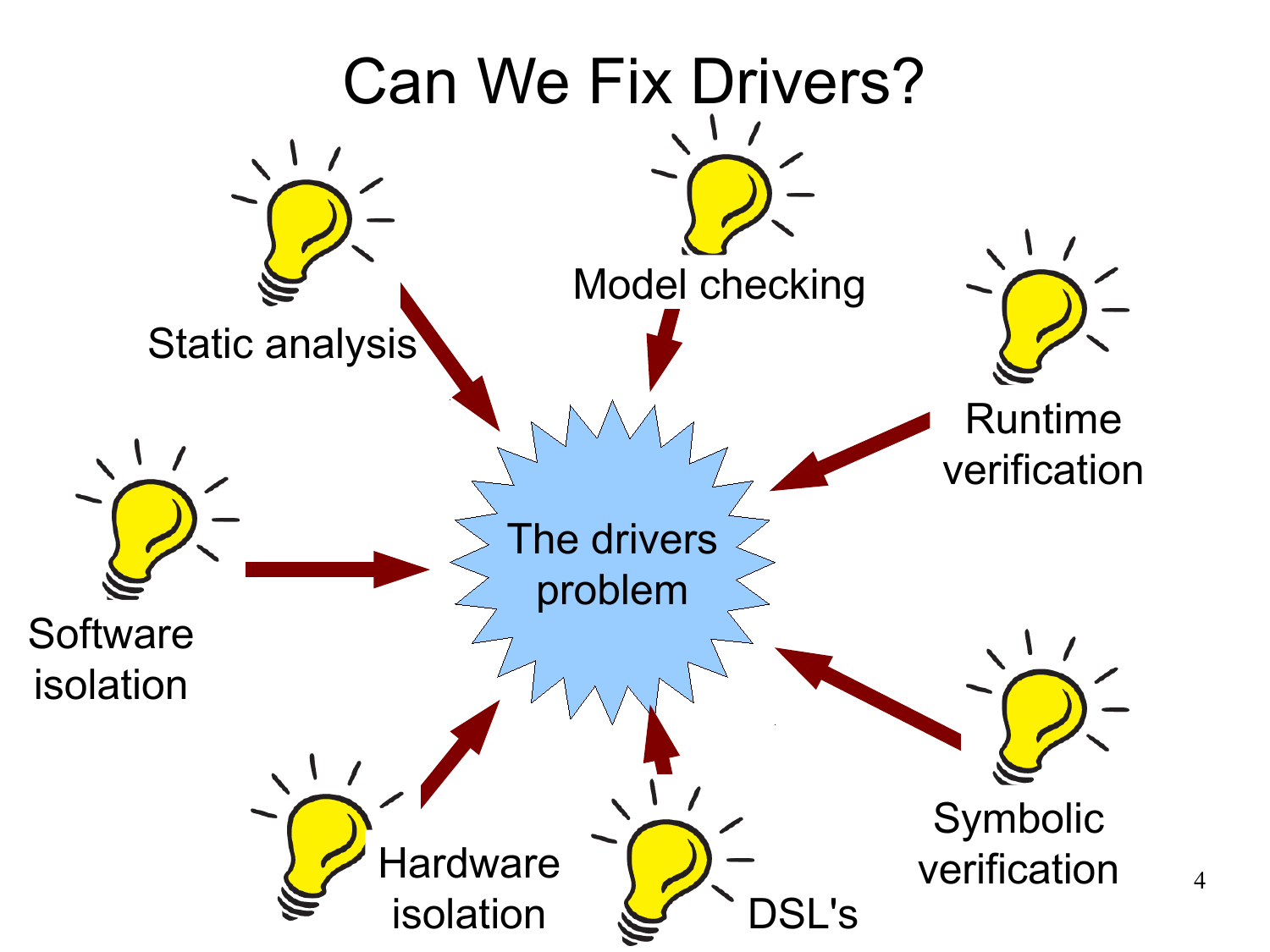# Can We Fix Drivers?

- Lots of research, but only limited practical impact:
	- SLAM
	- User-level driver frameworks in Linux and Windows
	- Register description languages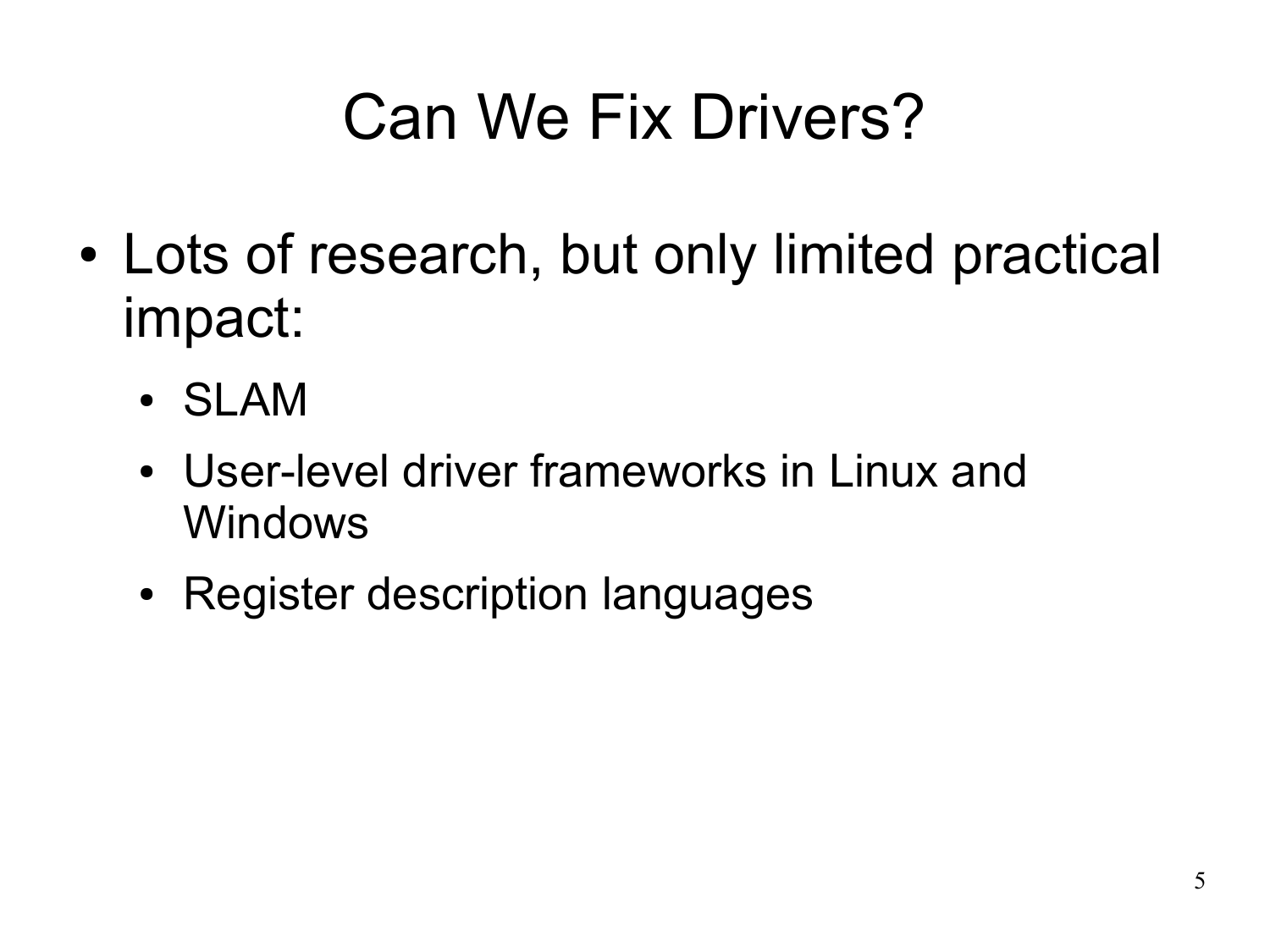# We are going about it the wrong way!

- Driver as a C program:
	- 1000's lines of code
	- Extensive use of bit-level arithmetic
	- Extensive use of pointers and dynamic memory allocation
	- Event-driven logic
	- **Concurrency**

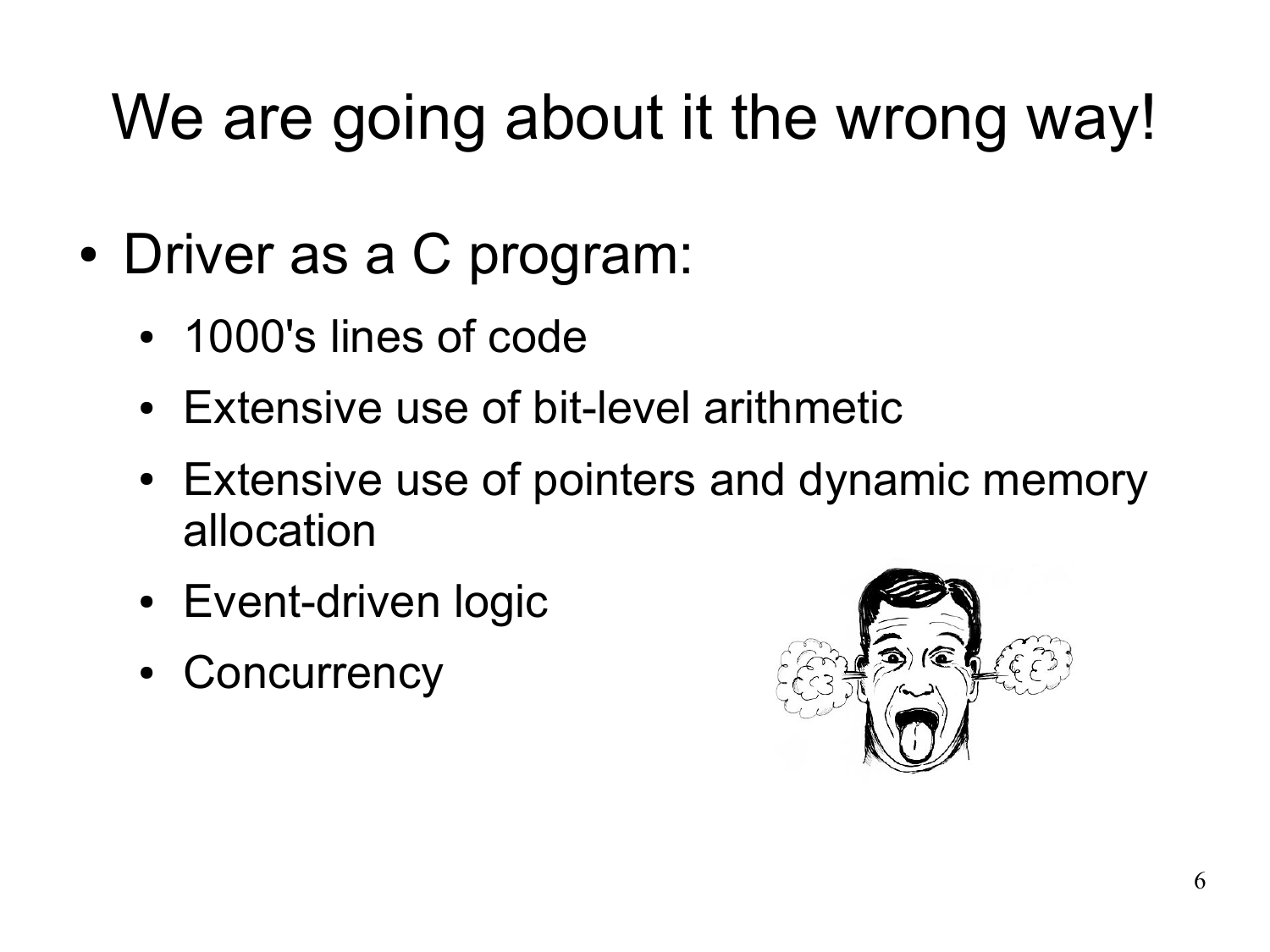# What Drivers Actually Do

- The device provides a service (e.g., storage or communication)
- The OS wants to use the service
- The driver translates OS requests into device commands (kind of like RPC)
	- Every bit of every register must be read and written correctly and in the right order
	- Memory buffers must be allocated and formatted, and later recycled
	- OS resources must be reserved for each operation (timers, physical buffers, interrupts, locks, etc)
- This translation is tedious and error-prone, but largely **mechanical**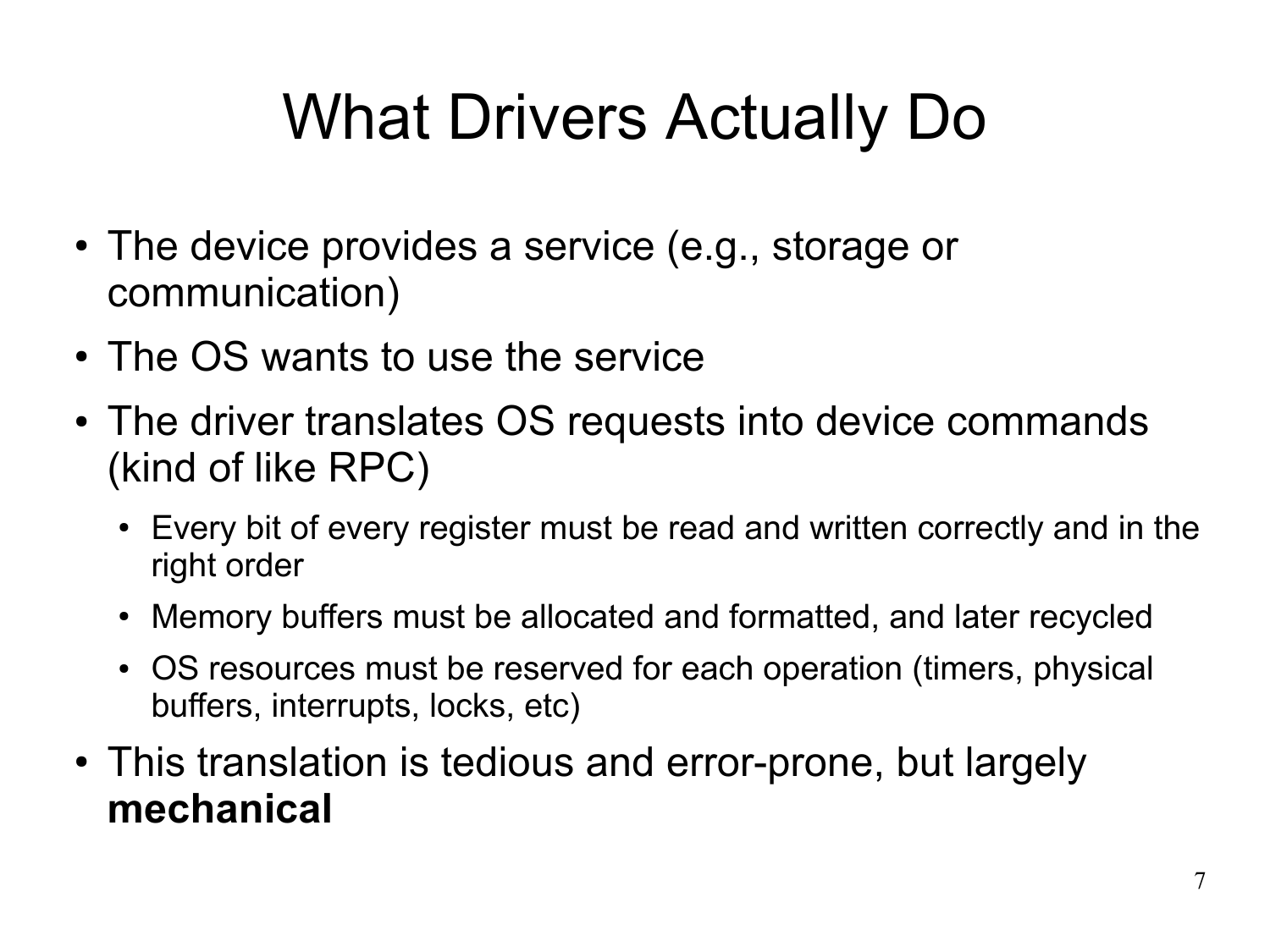# What Drivers **Don't** Do

- Drivers rarely perform complex computation and data transformation
	- If they do, this functionality can be encapsulated in a separate module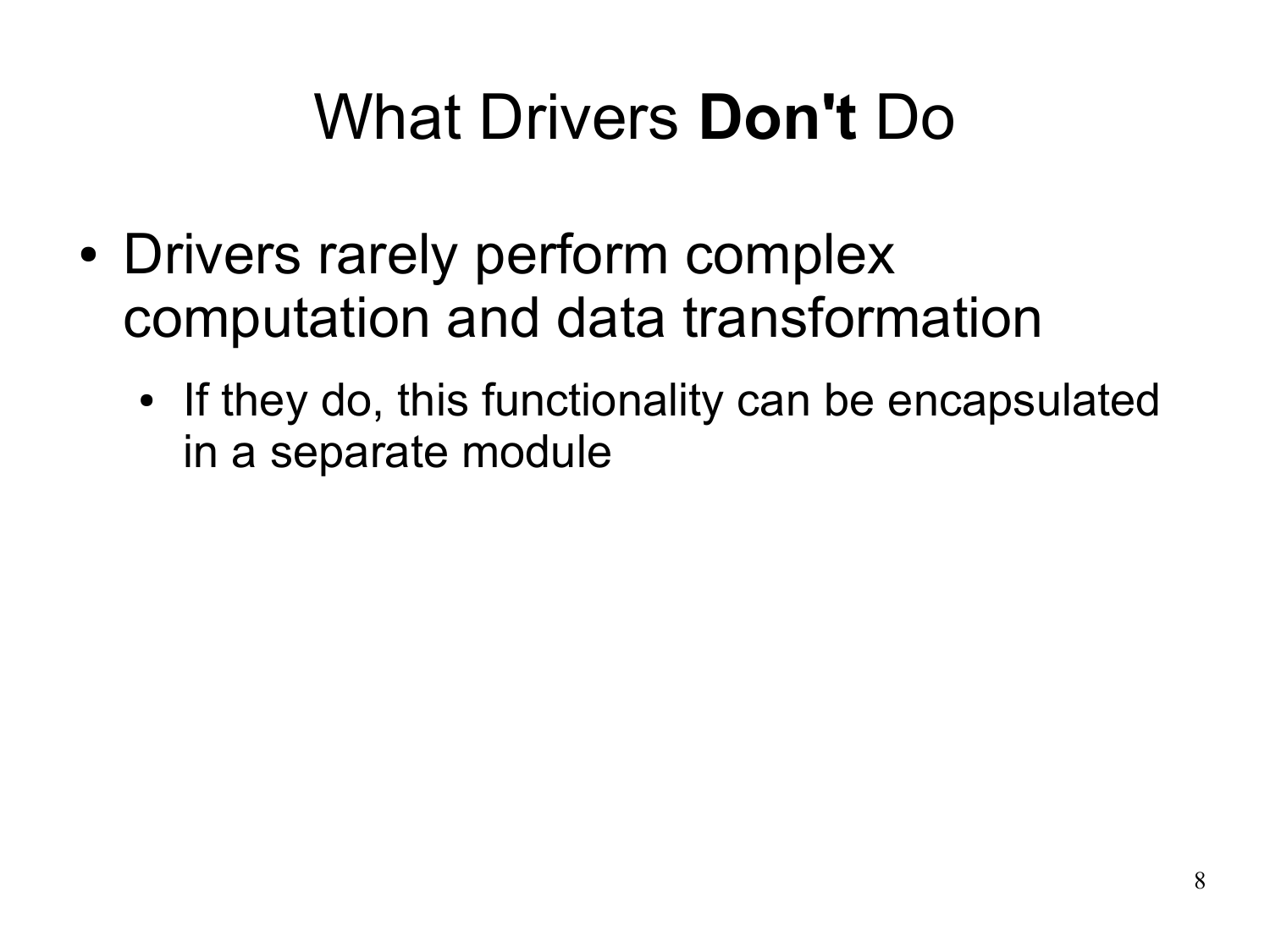# Perfect Target for Automation!

- Largely mechanical task
- Tedious and error-prone
- Determined by input specifications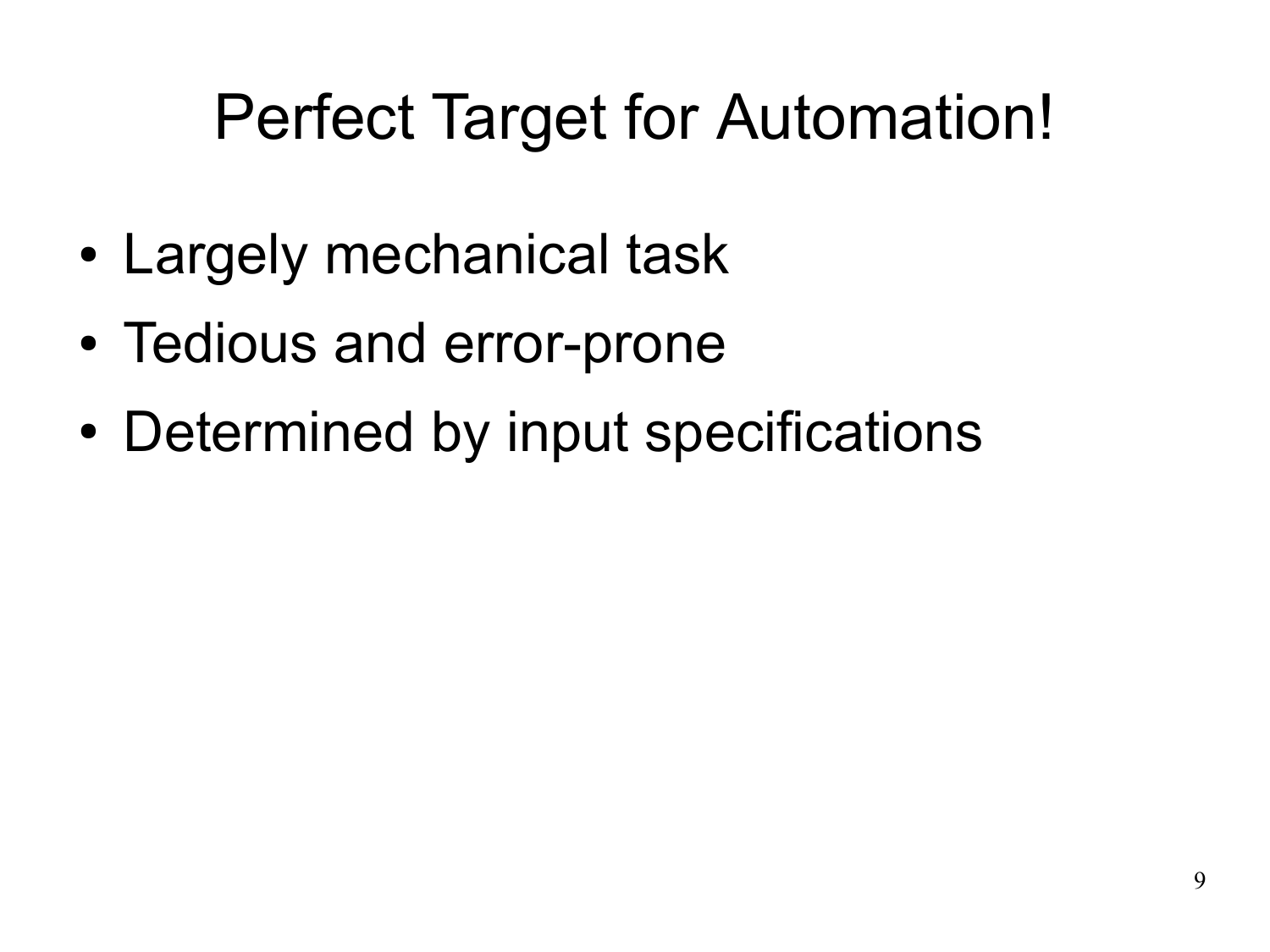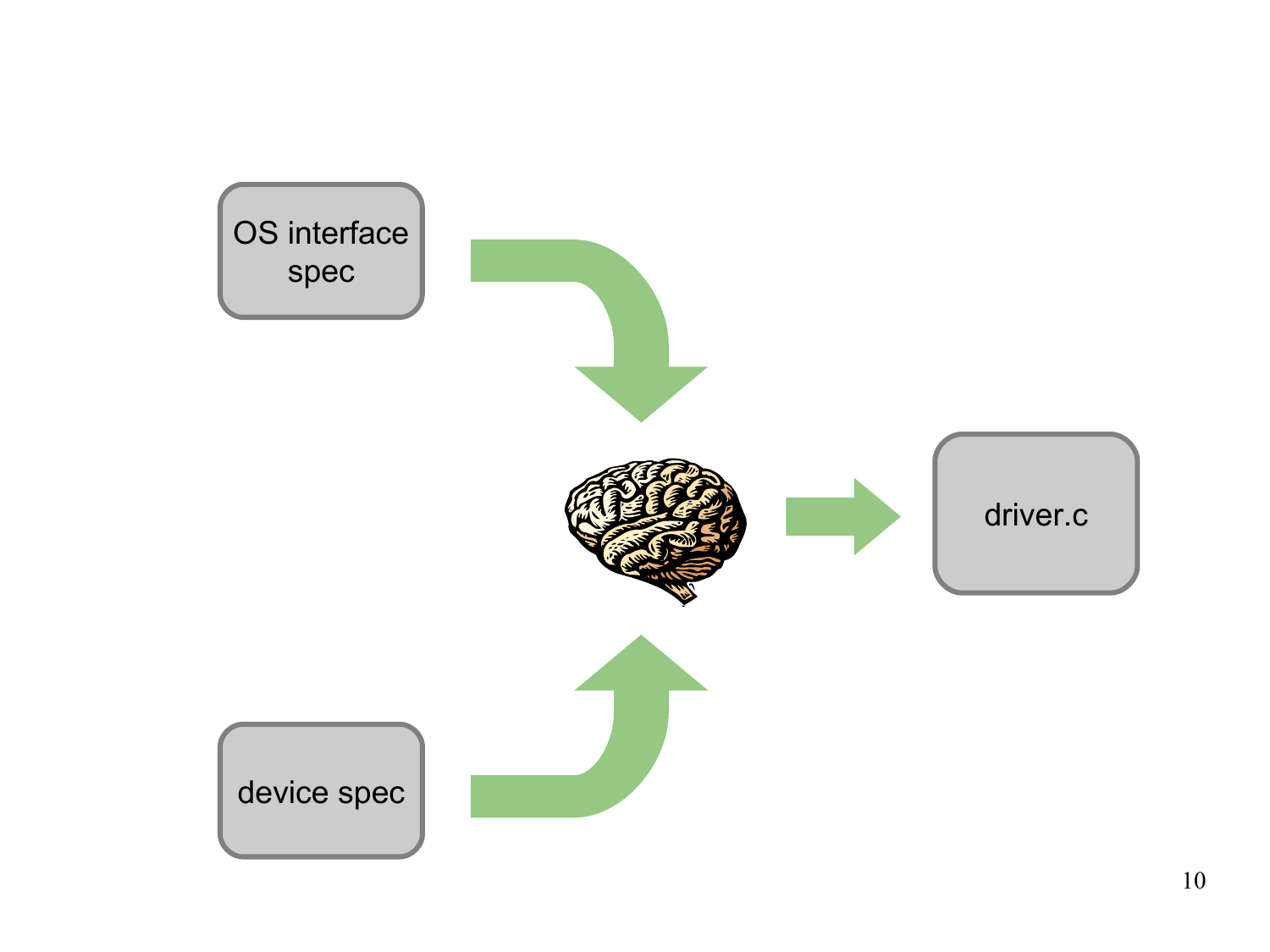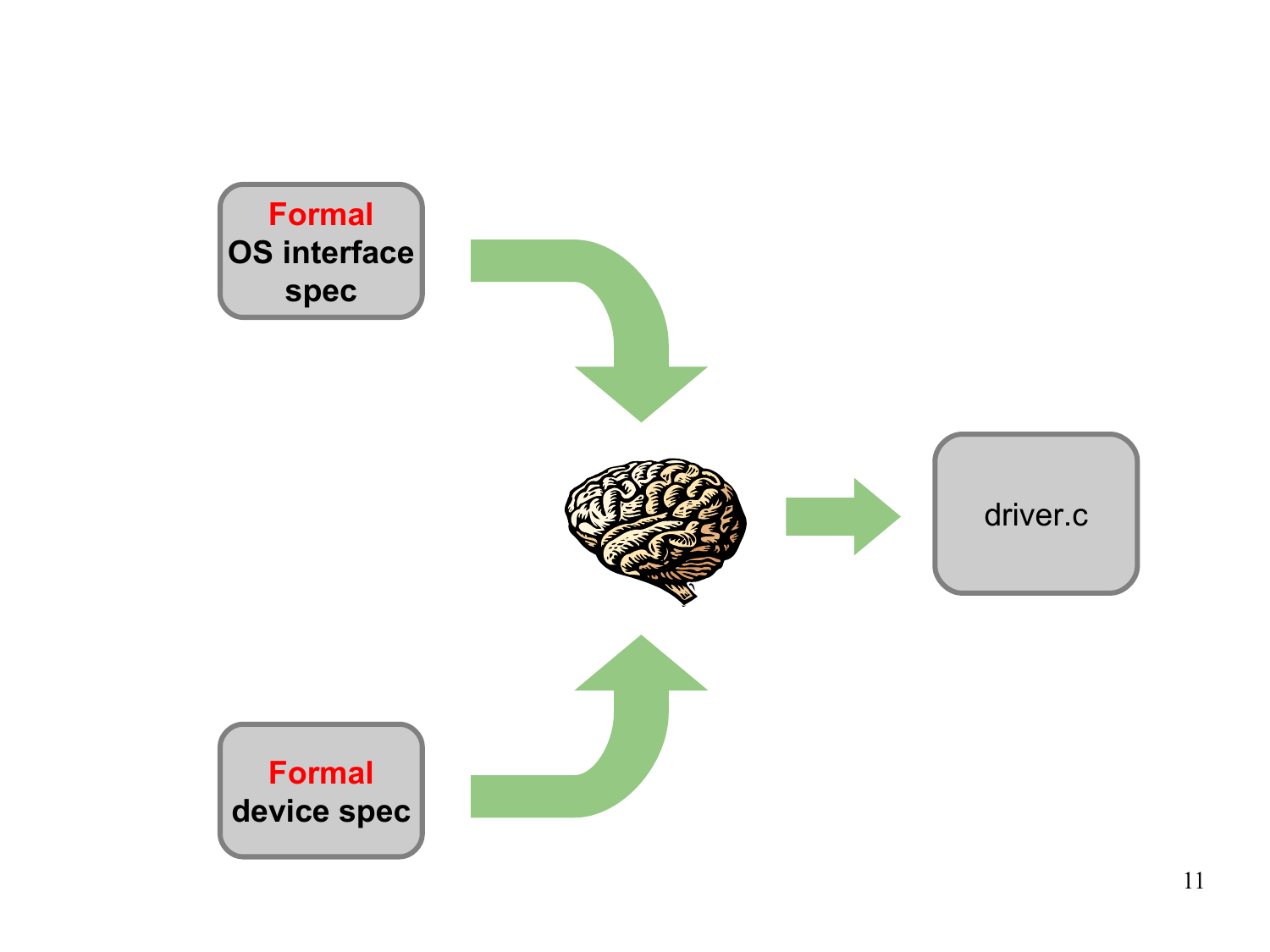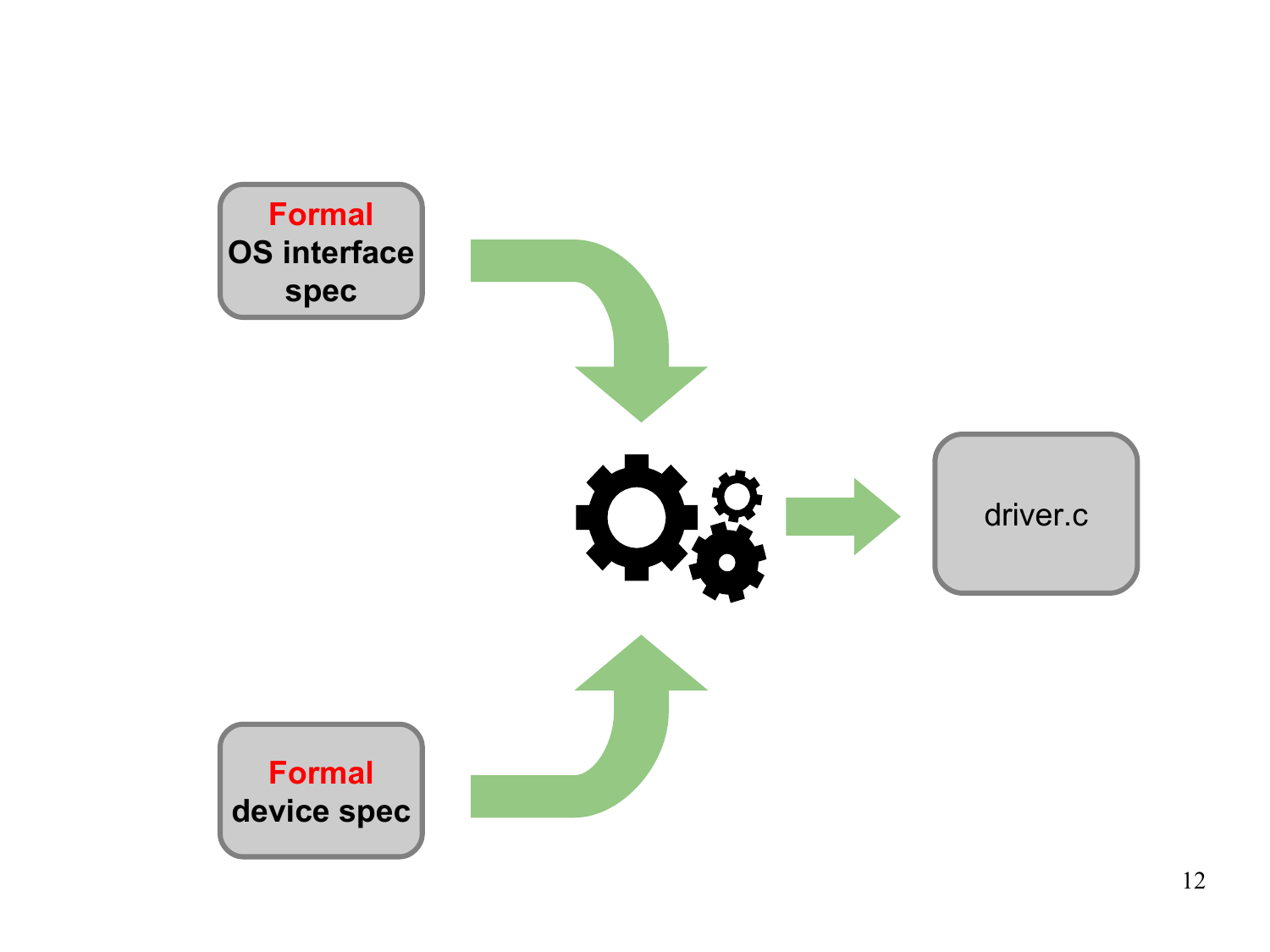# Proposal Overview

- Current driver development methodology is beyond fixing
- We propose to re-think driver development practices with the goal of achieving:
	- Strong correctness guarantees
	- Reduced development and maintenance effort
- Not a theoretical exercise!
	- The goal is to synthesise and verify drivers for complex real-world devices (network, storage, audio, etc.)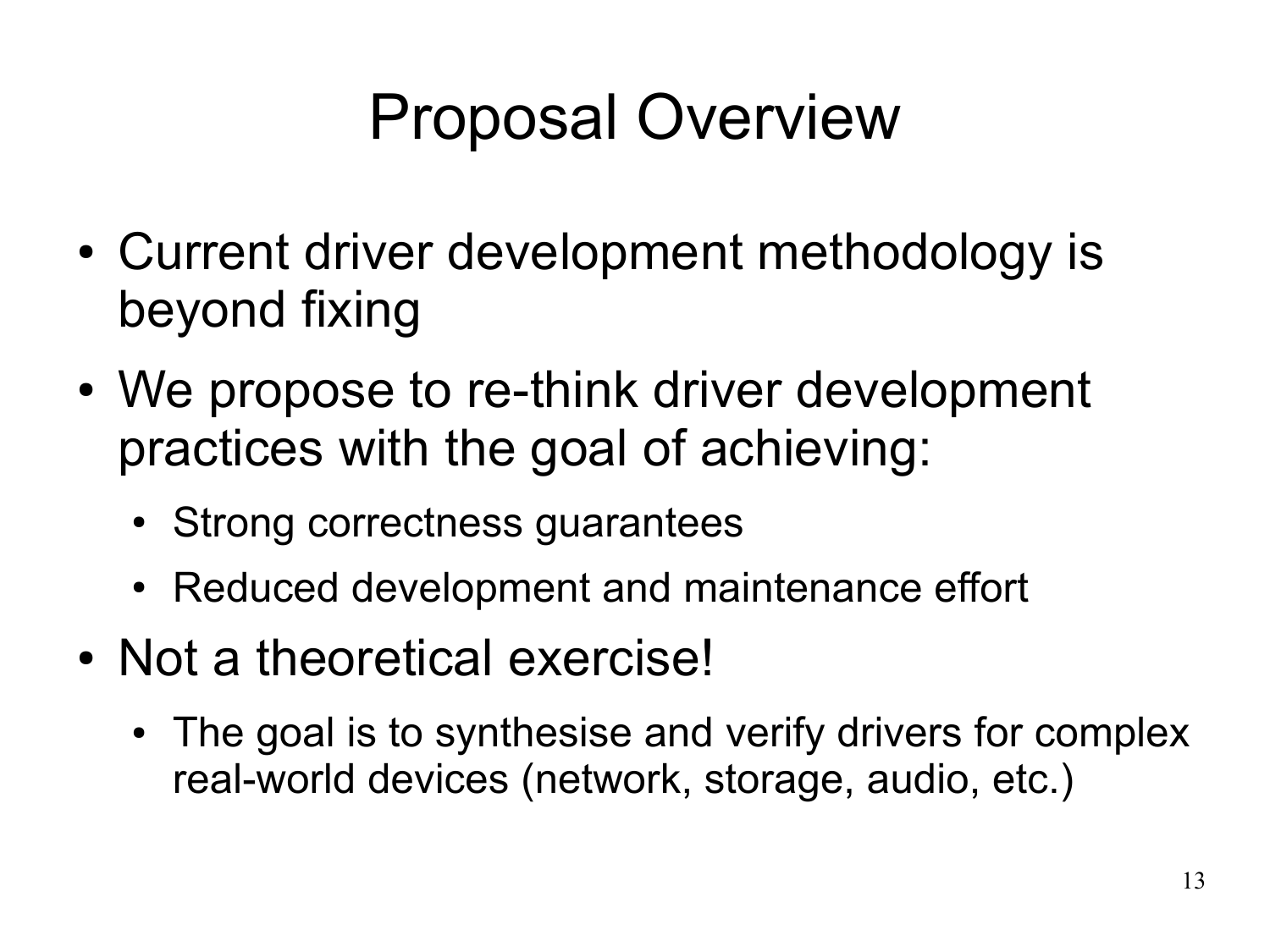# Work Packages

- WP1 (University of Toronto, NICTA)
	- Sequential synthesis
- WP2 (University of Colorado Boulder)
	- Concurrent synthesis
- WP3 (Imperial College)
	- Automatic verification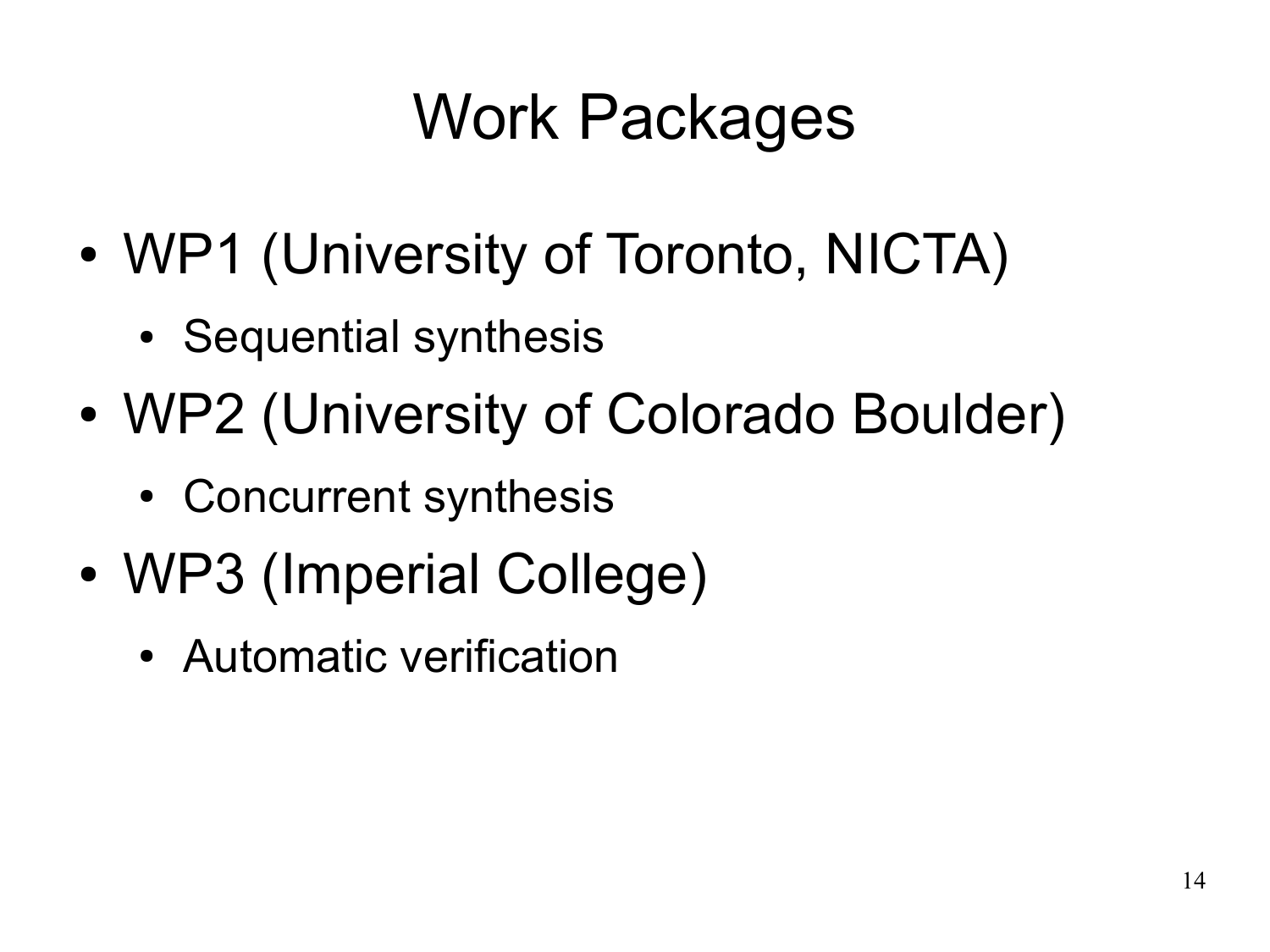#### Work Packages

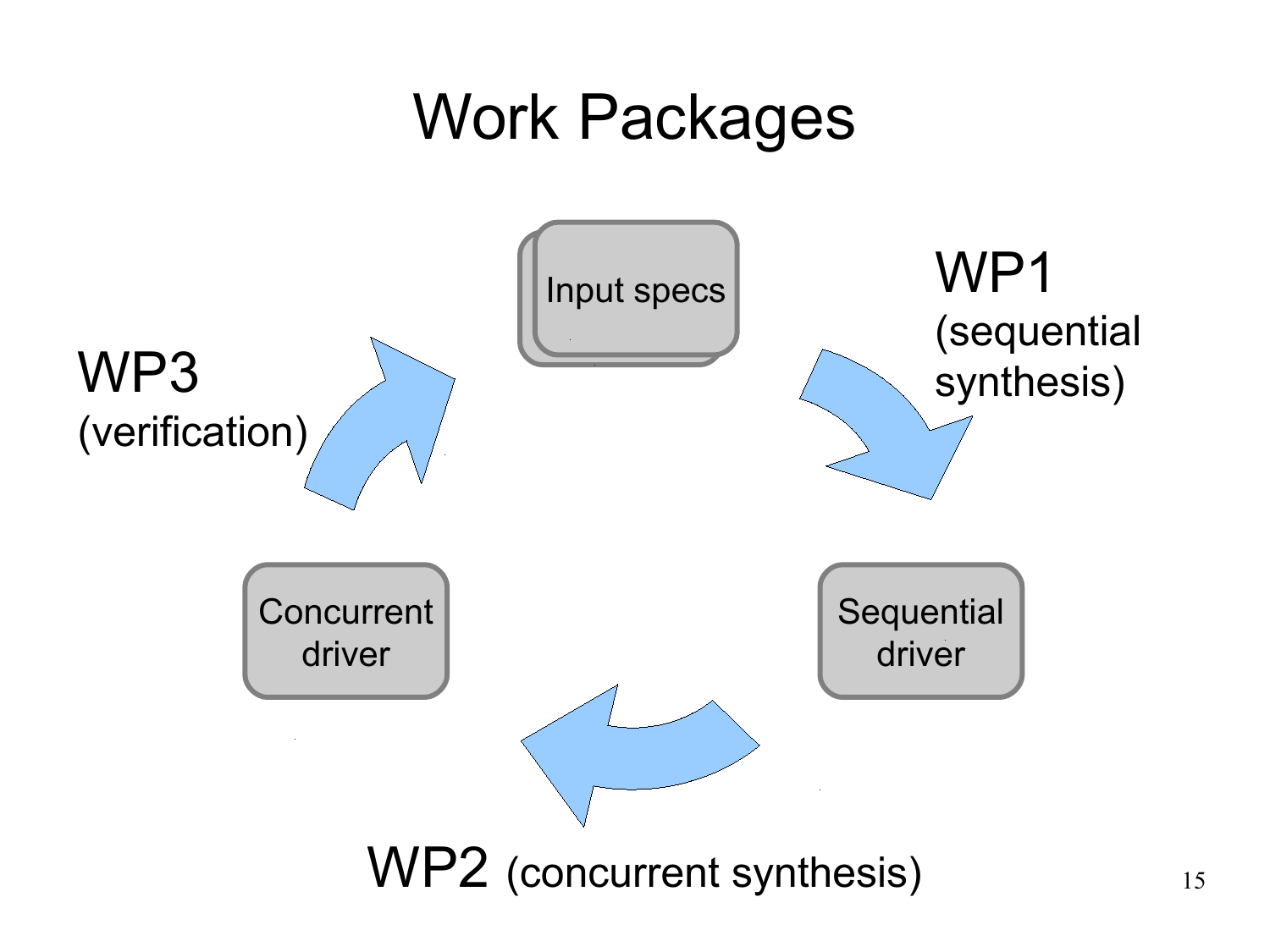# Work Packages



- Work packages are largely independent
- Individual WPs have the potential to produce valuable scientific and practical results
- Together they have the potential to solve the drivers problem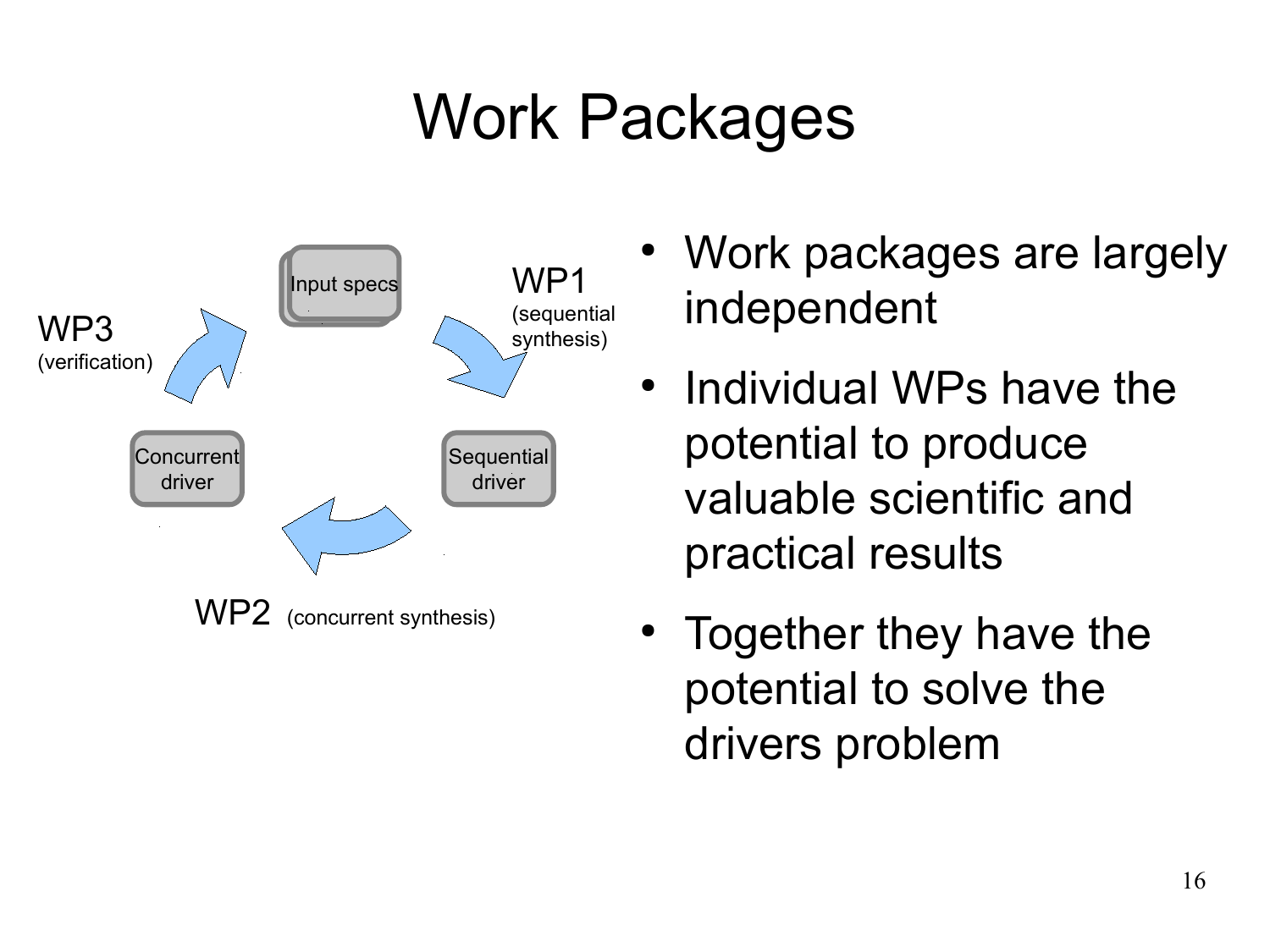#### Work Package 1: Guided Sequential Synthesis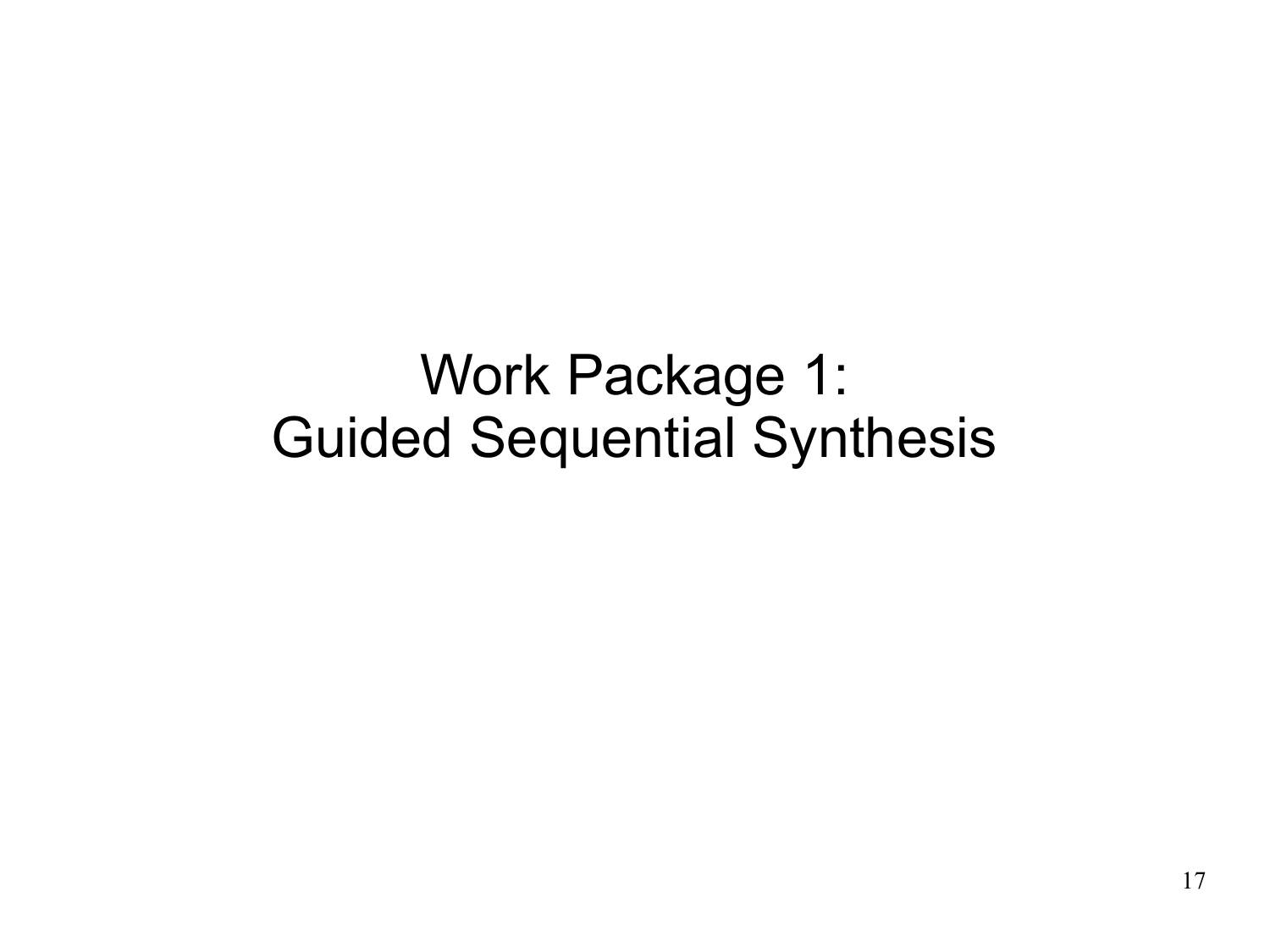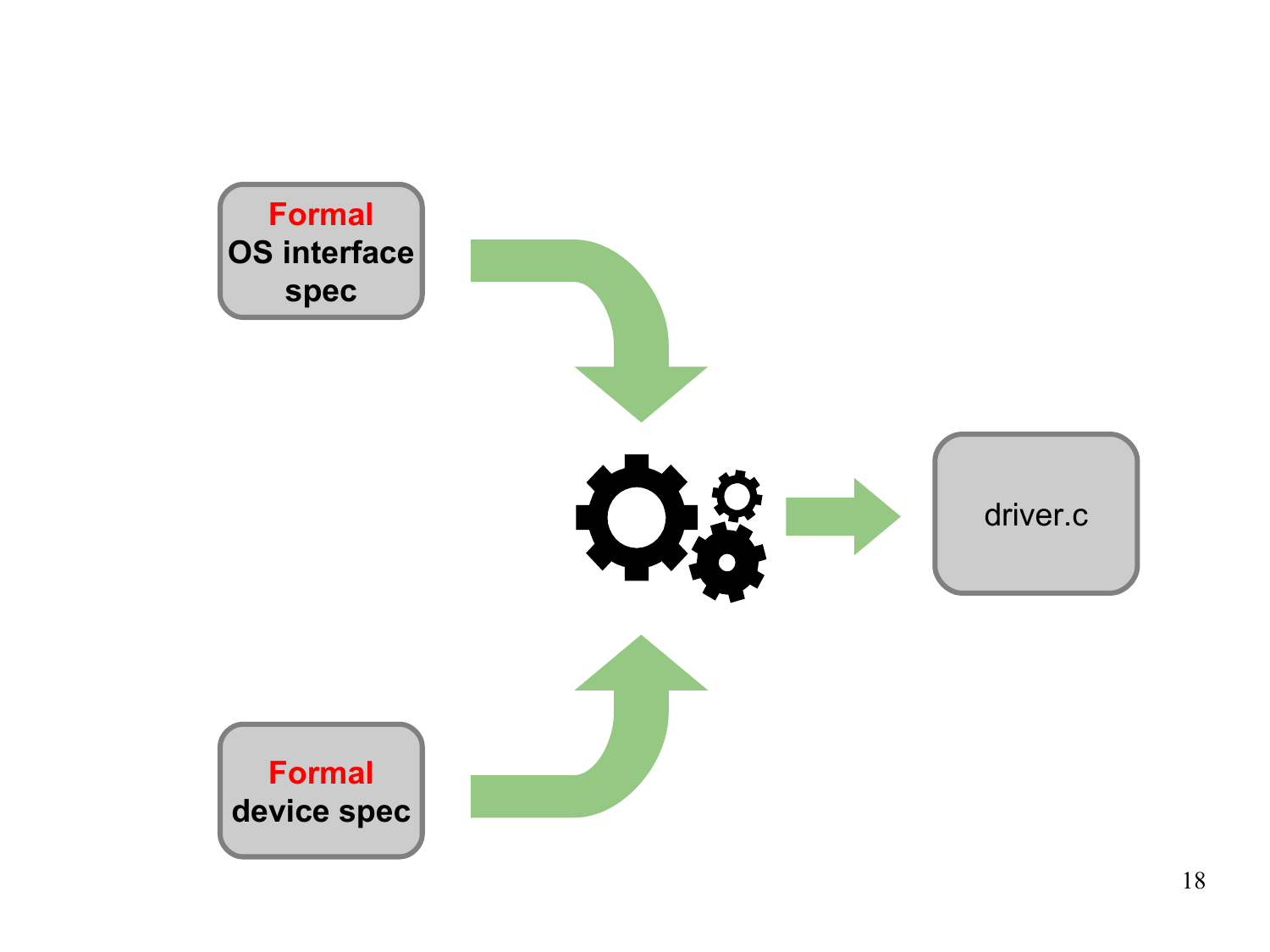# Where Do Specifications Come from?

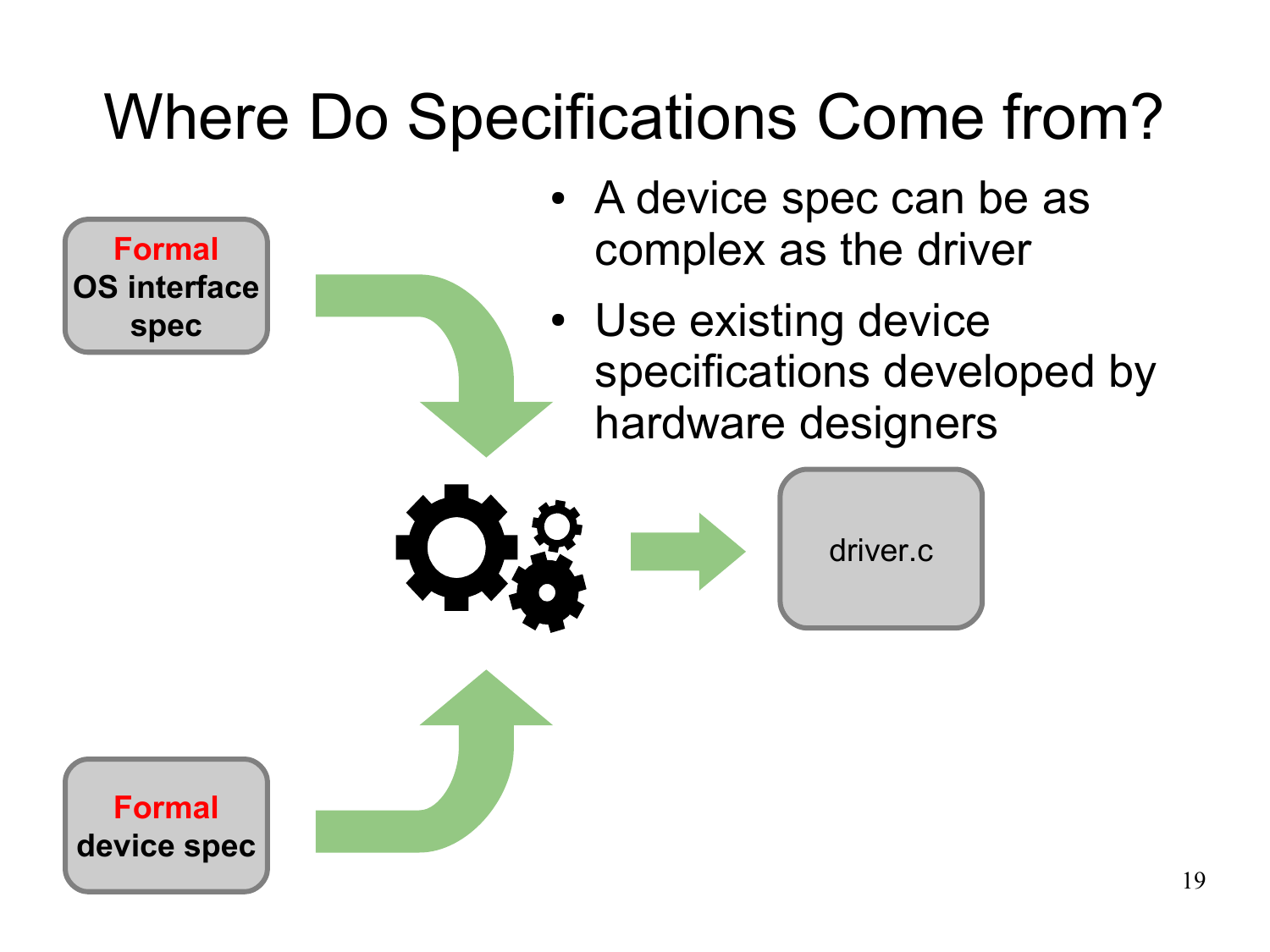#### Hardware Design Workflow

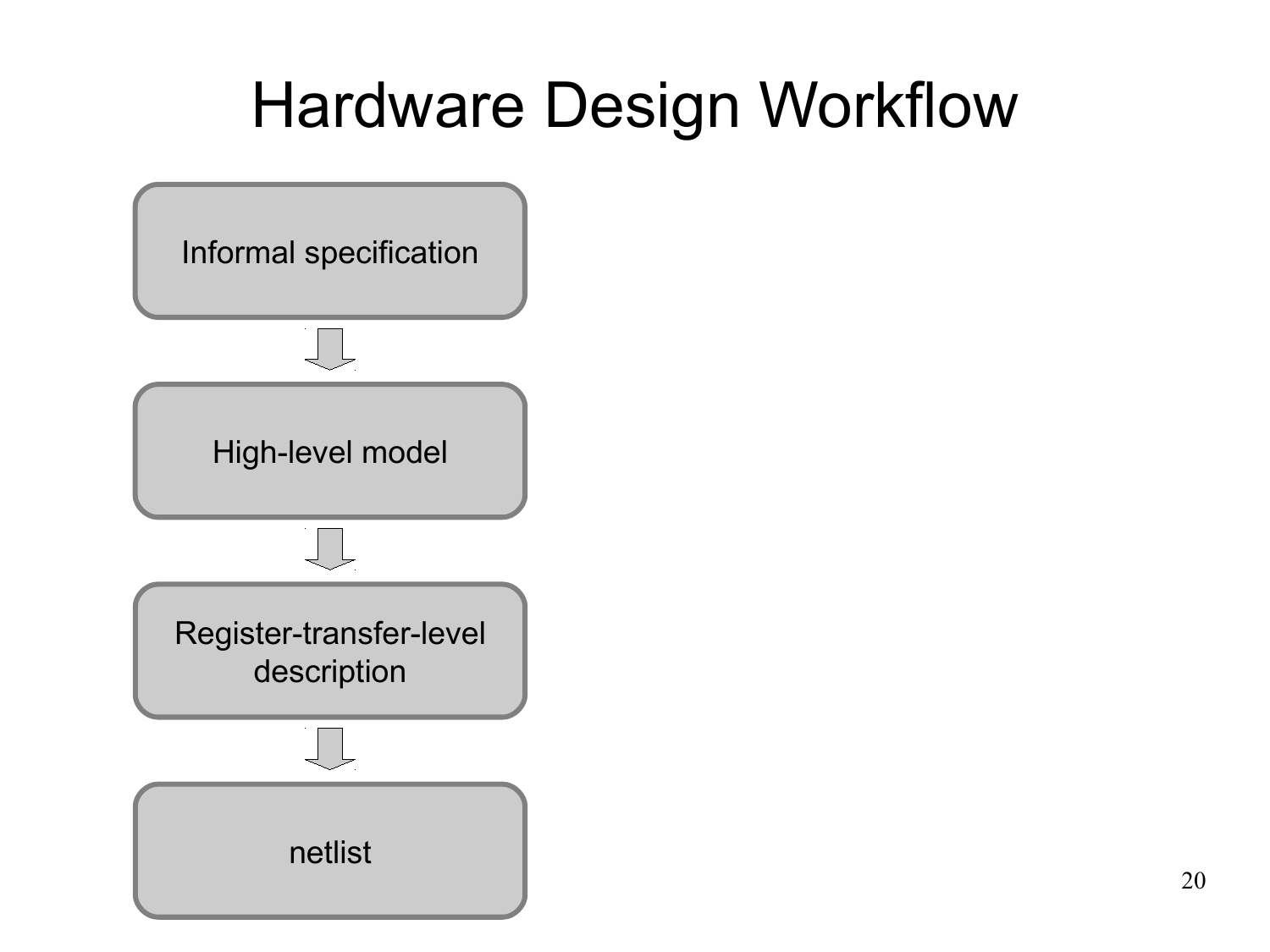#### Hardware Design Workflow

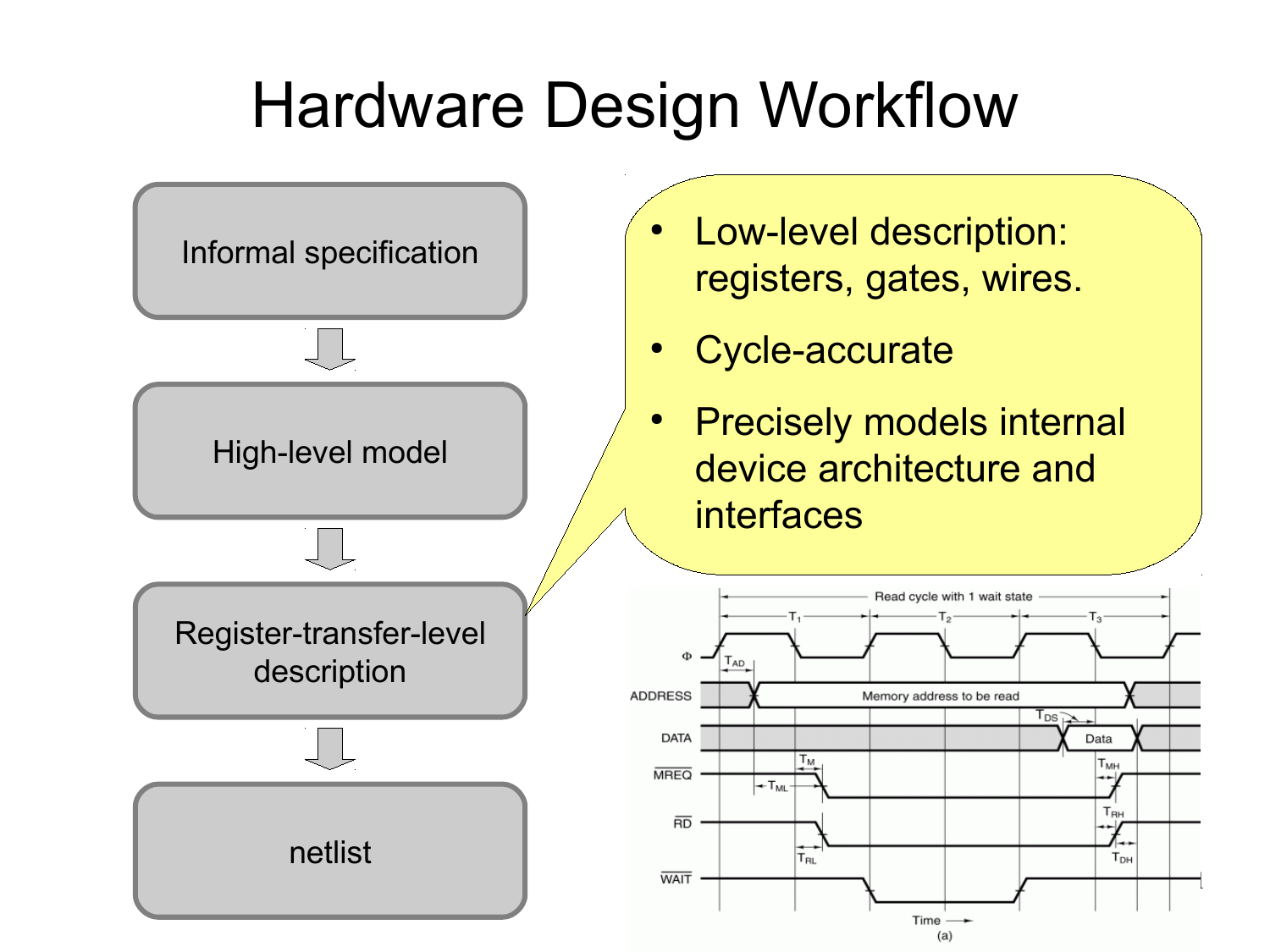### Hardware Design Workflow

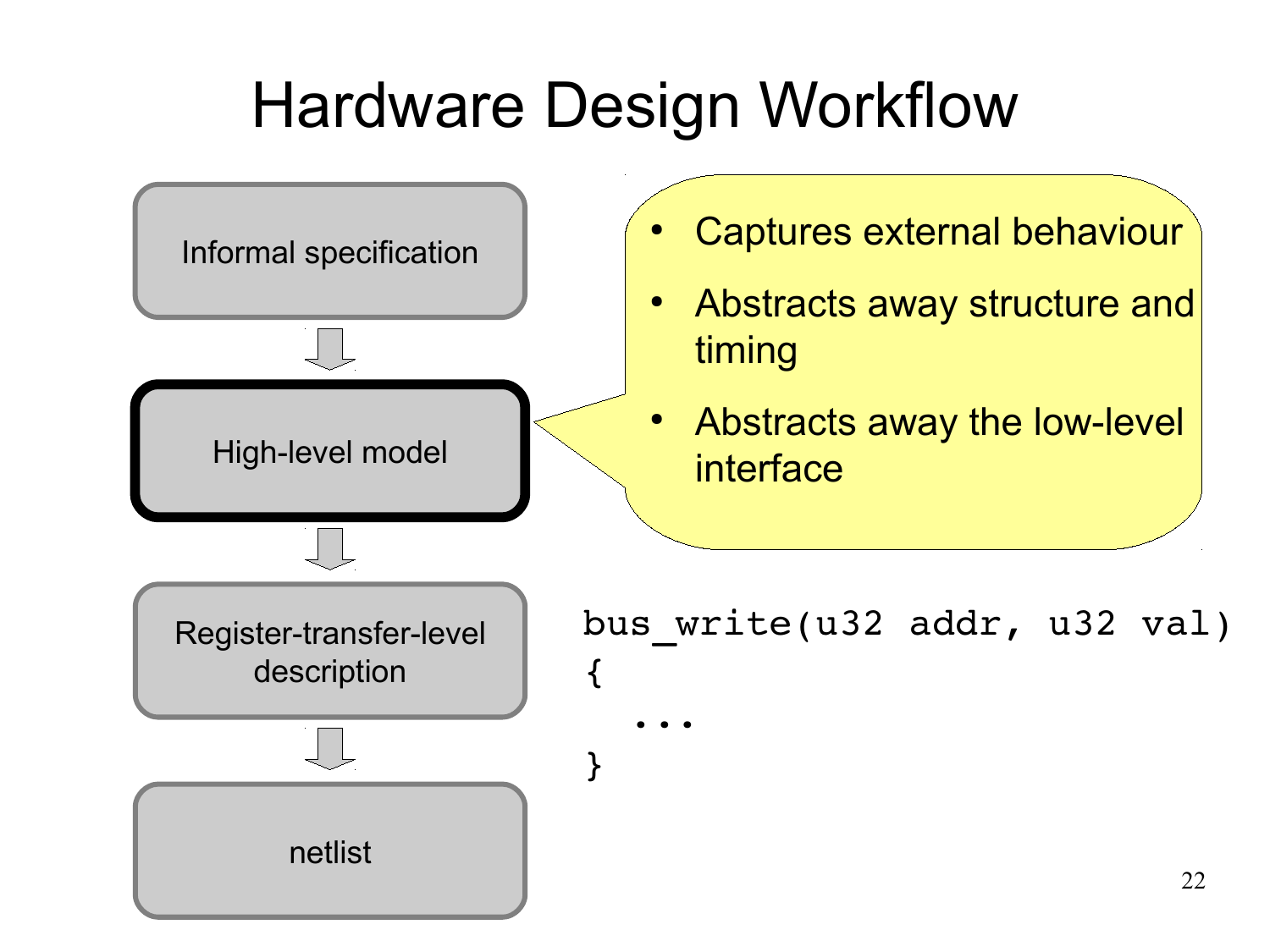### Driver synthesis as controller synthesis

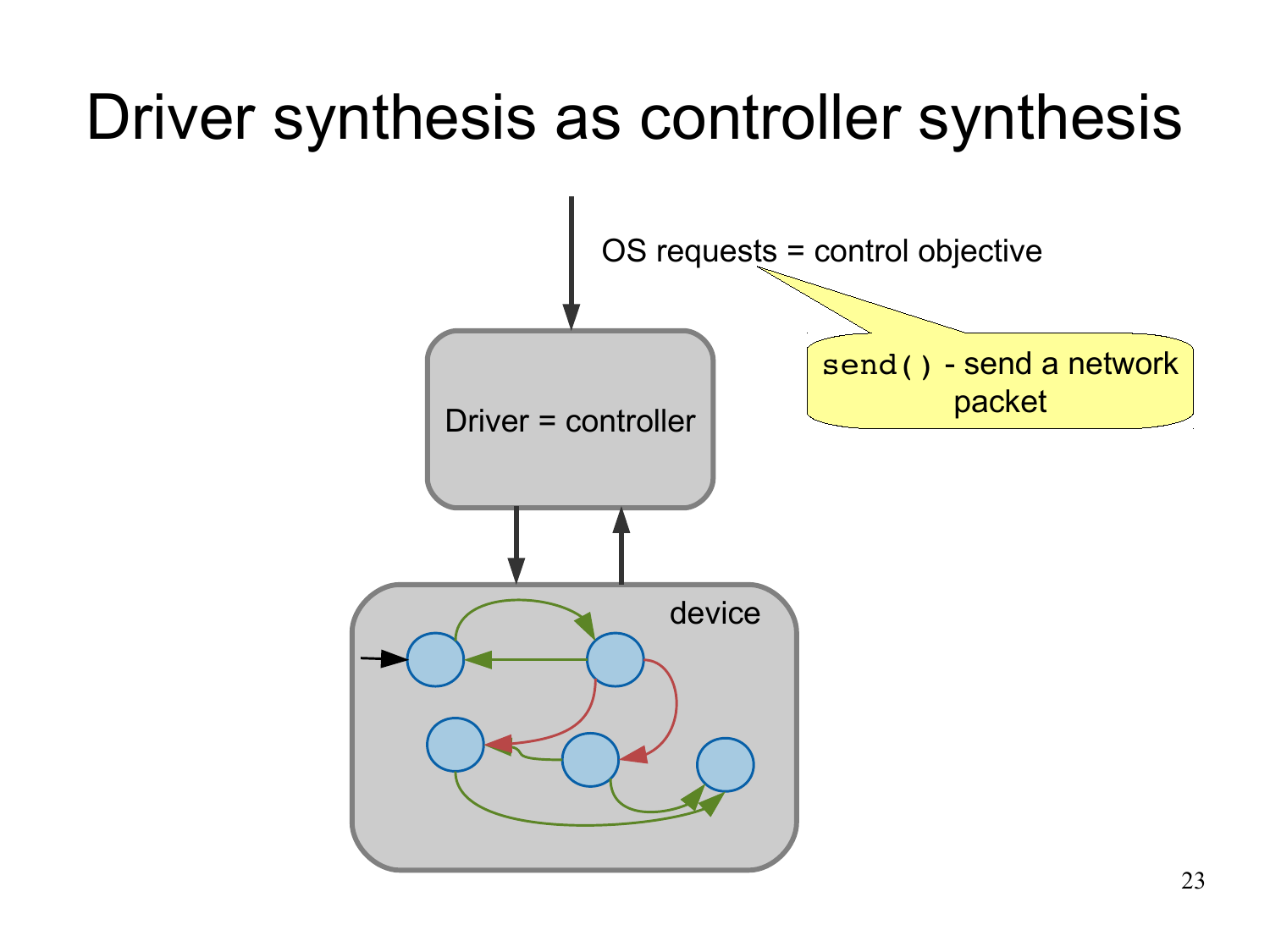### Driver synthesis as controller synthesis

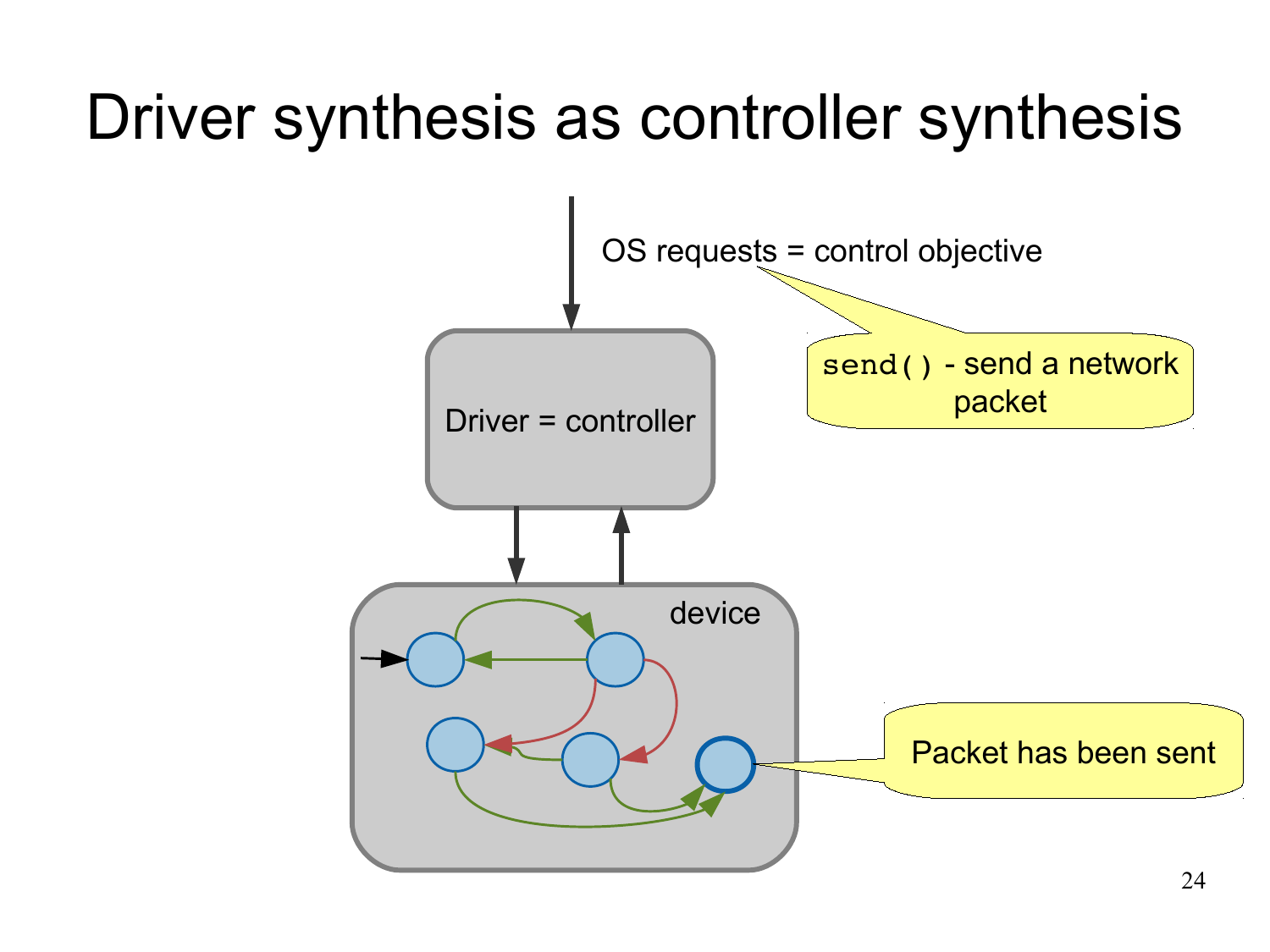# Game theory

- Game theory
	- Provides a theoretical framework for verification and synthesis of reactive systems
	- Provides a classification of games
	- Complexity bounds for various types of games
	- Algorithms for finding winning strategies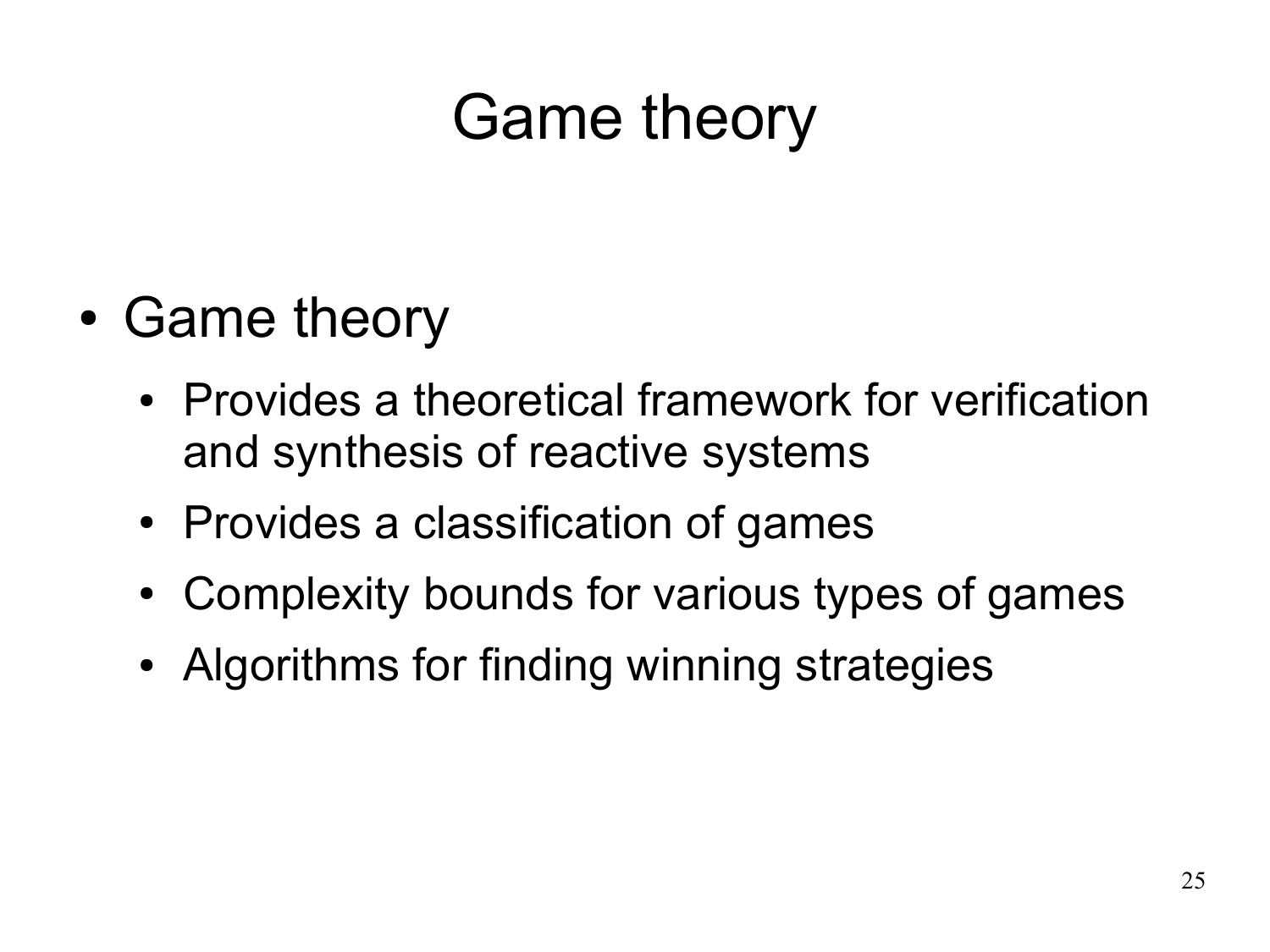### Example: trivial network adapter

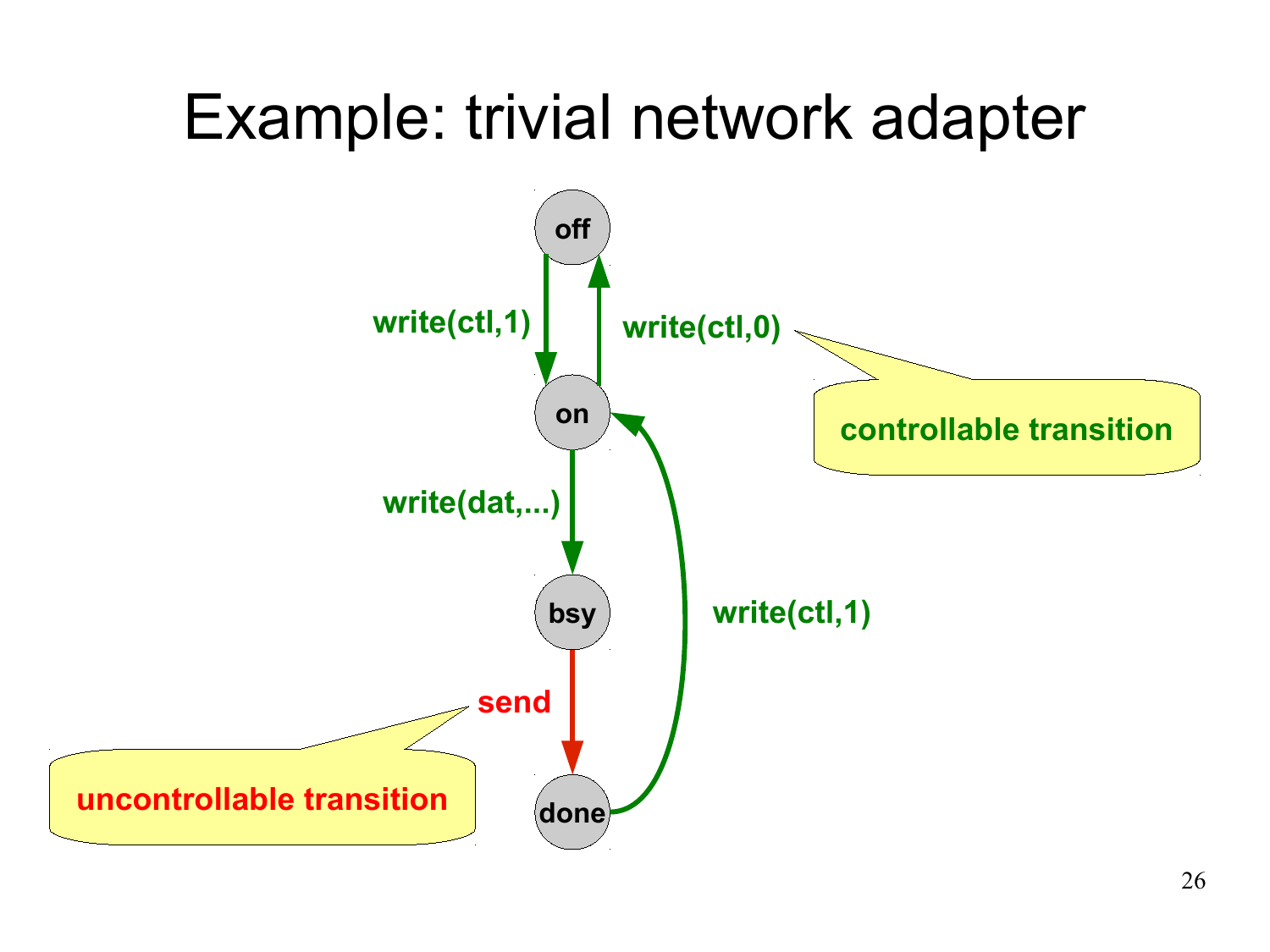#### Computing the winning set

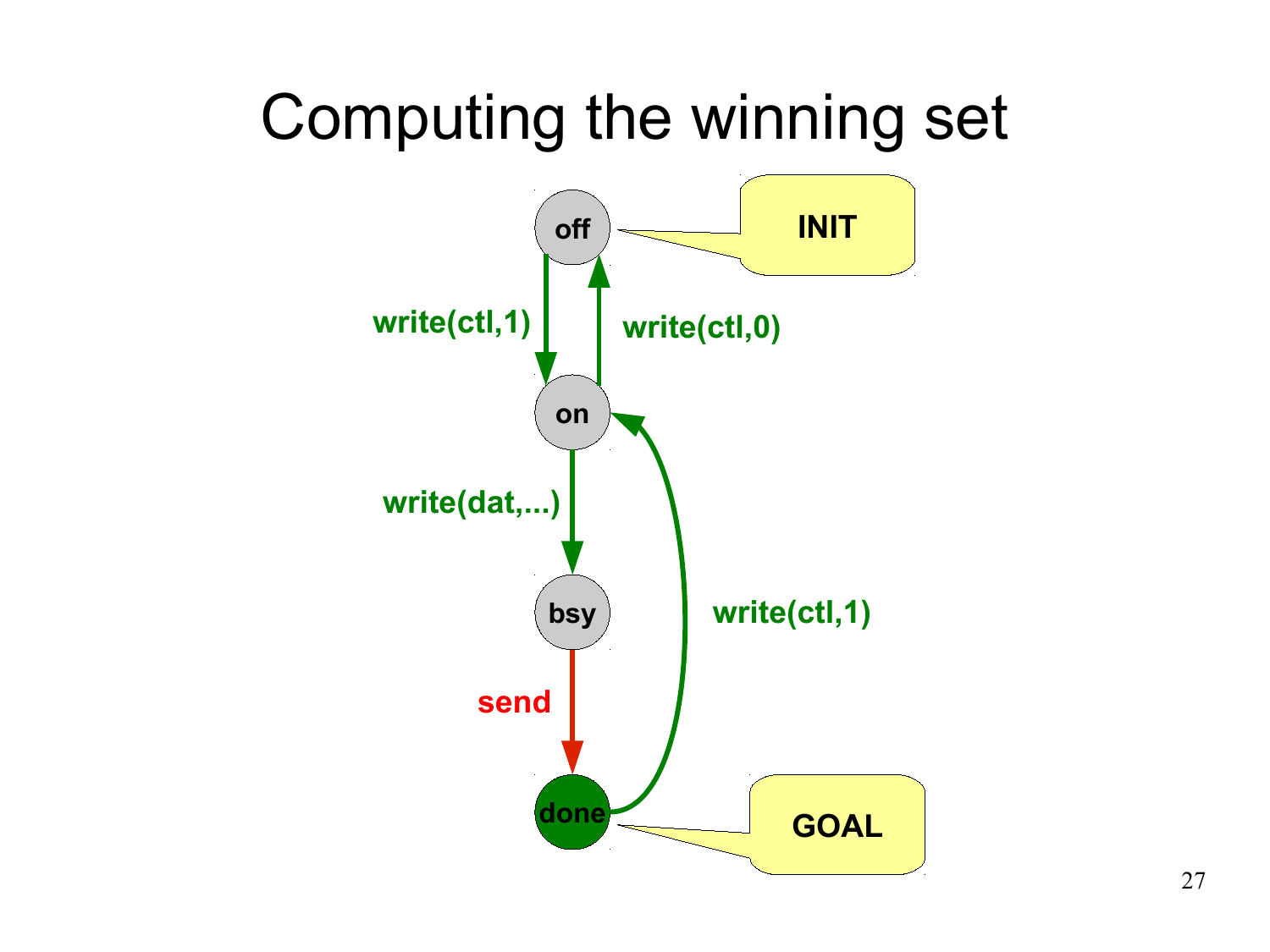#### Computing the winning set

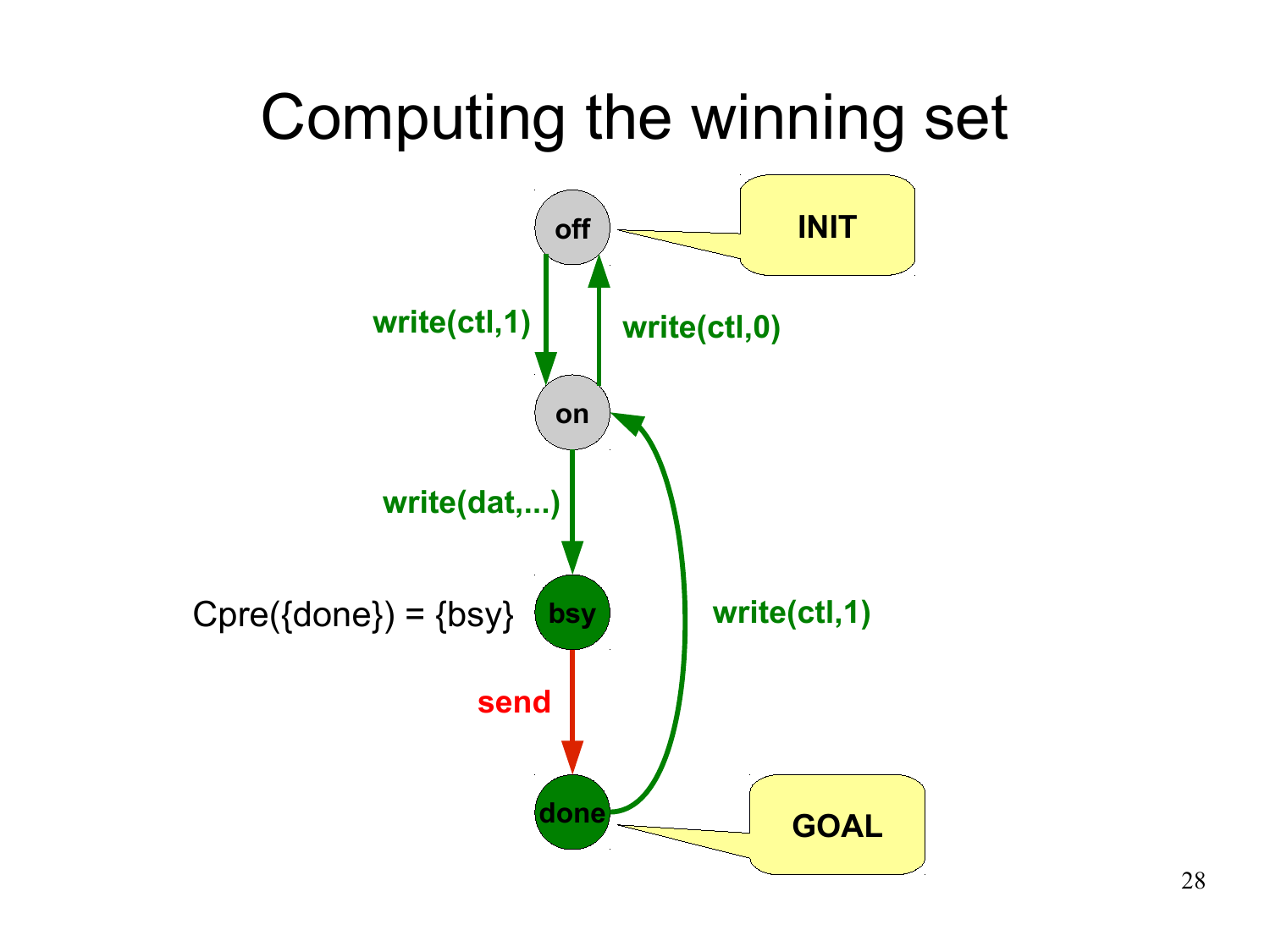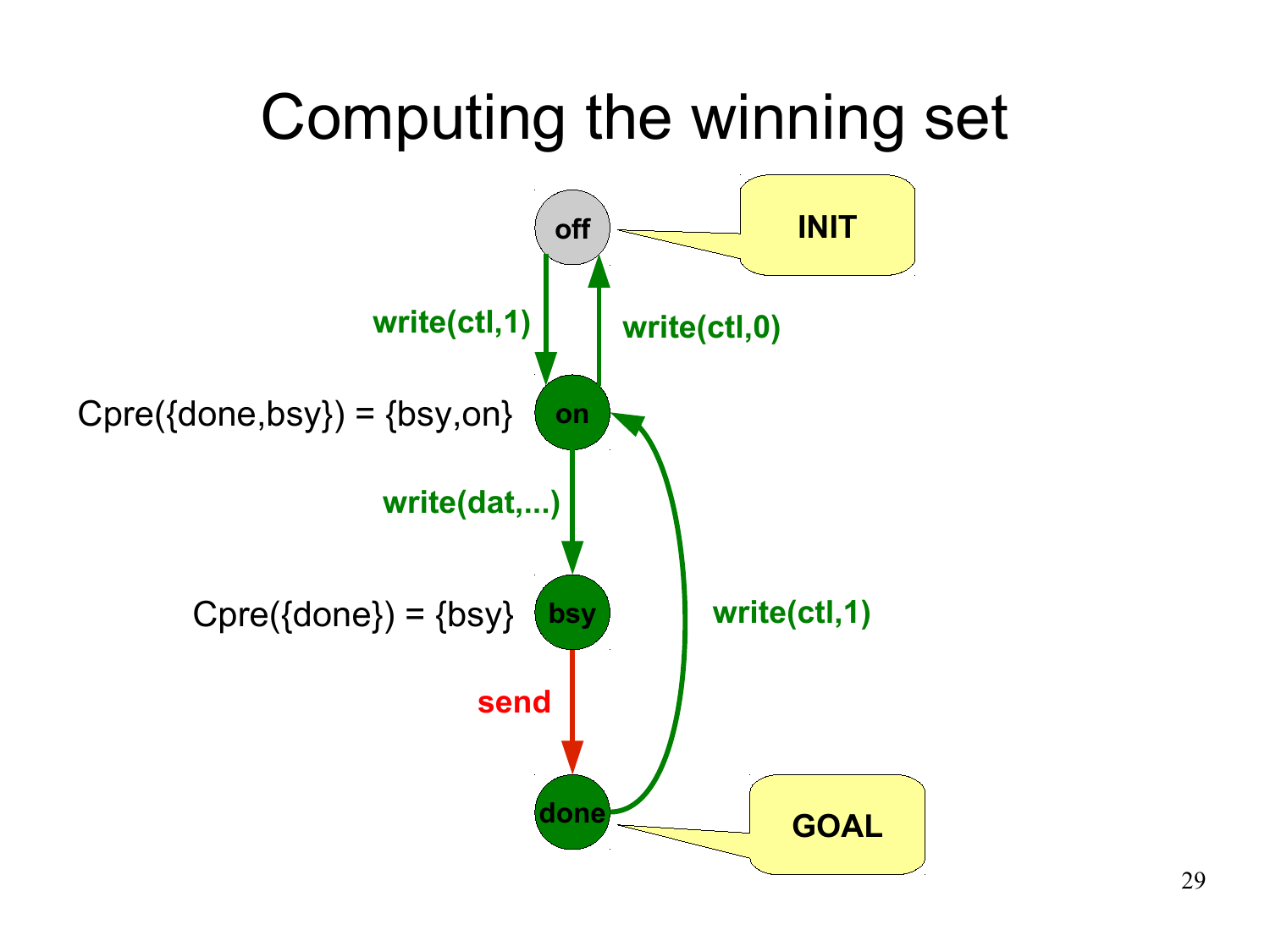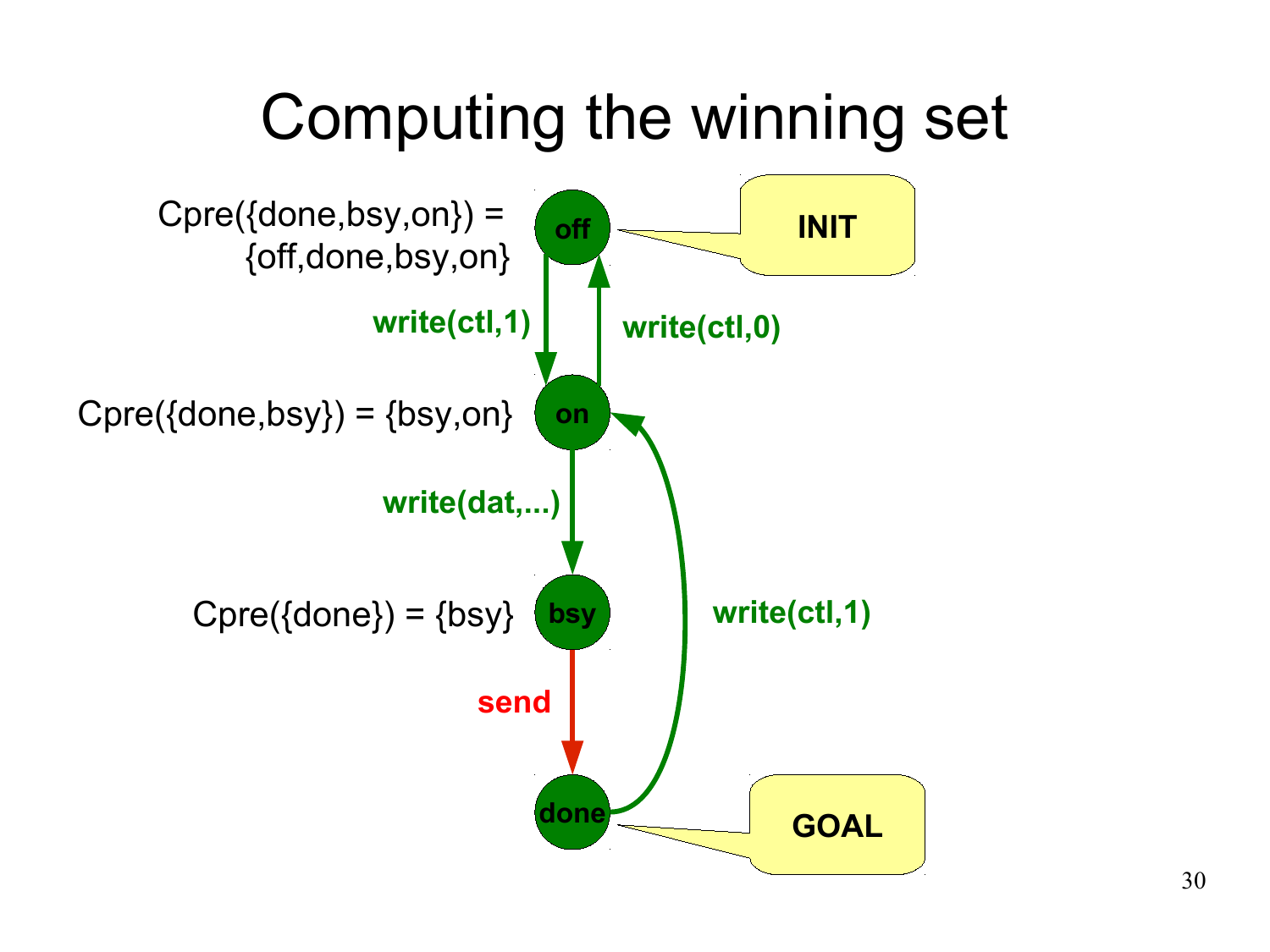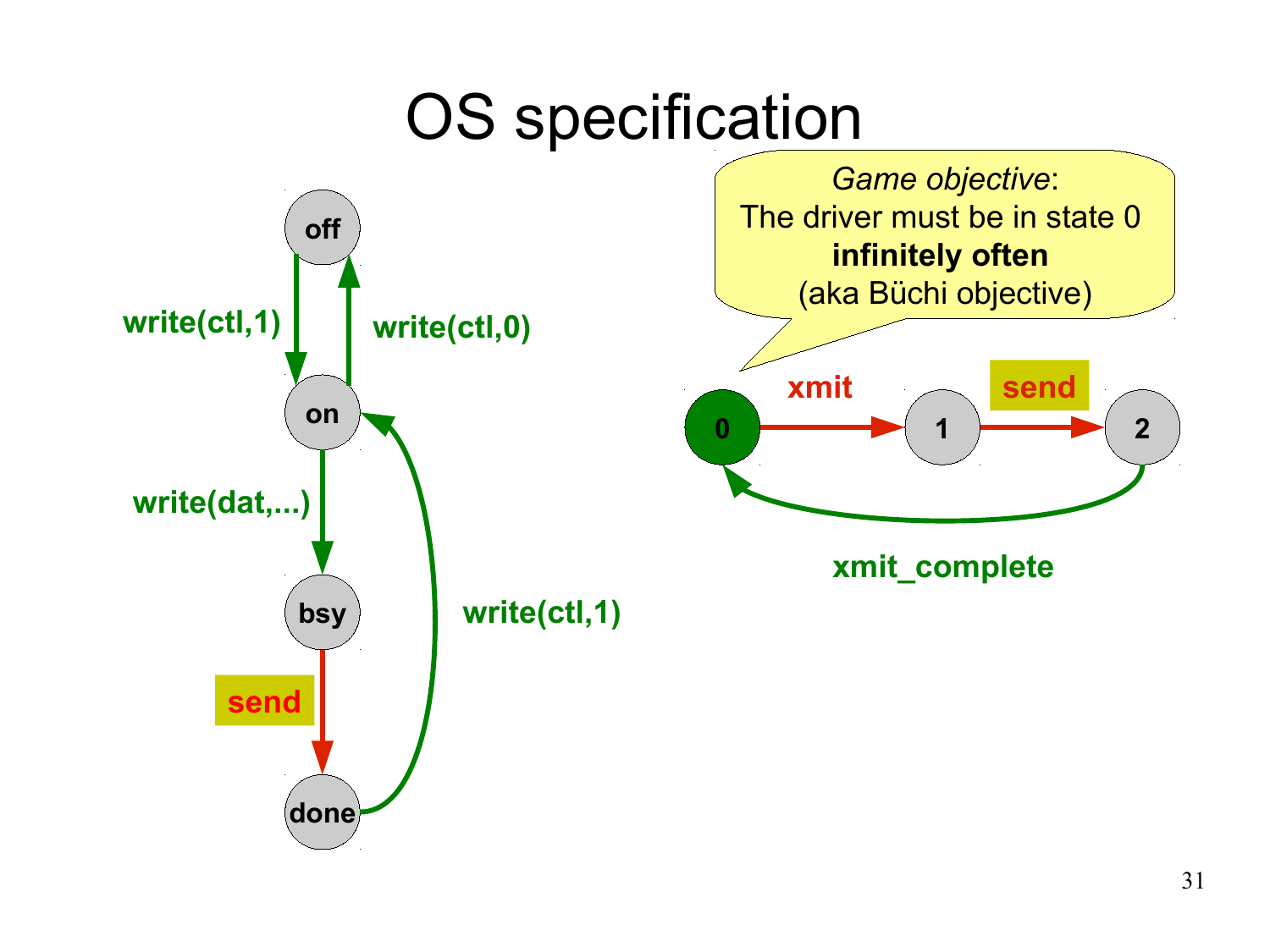#### Game automaton

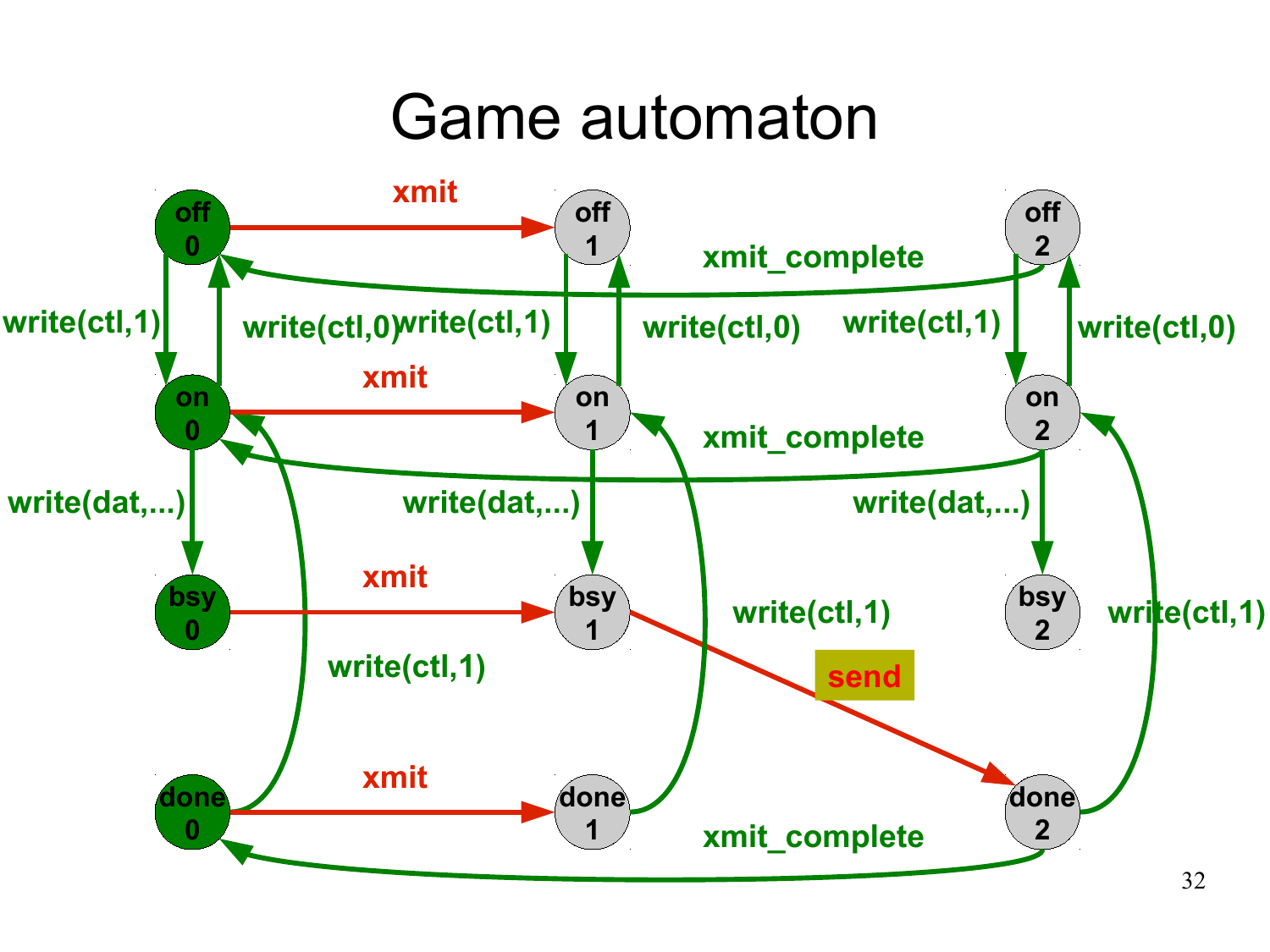### Winning strategy

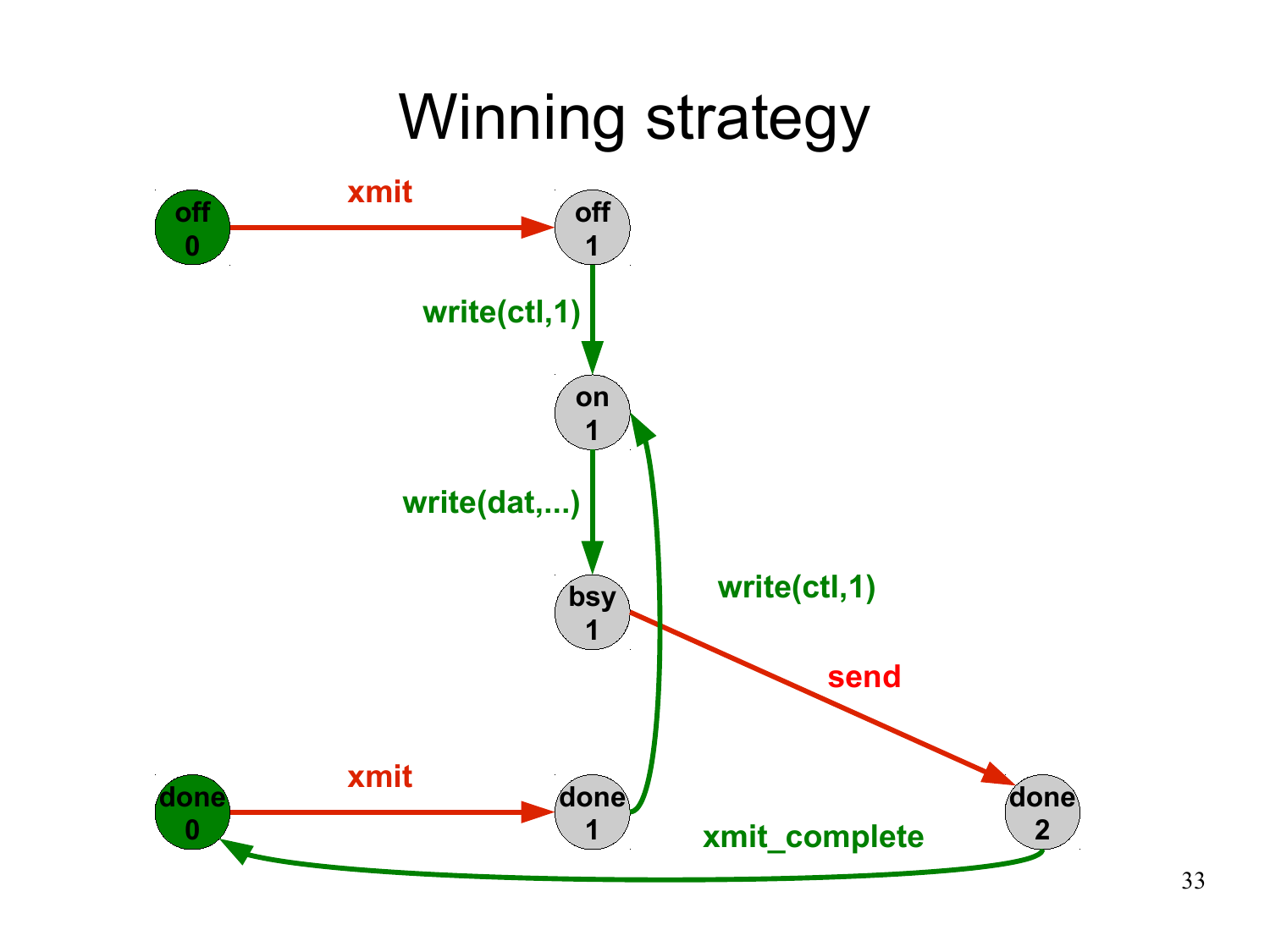# **Challenges**

- 1. State explosion
- 2. Support for DMA
- 3. Synthesis with imperfect information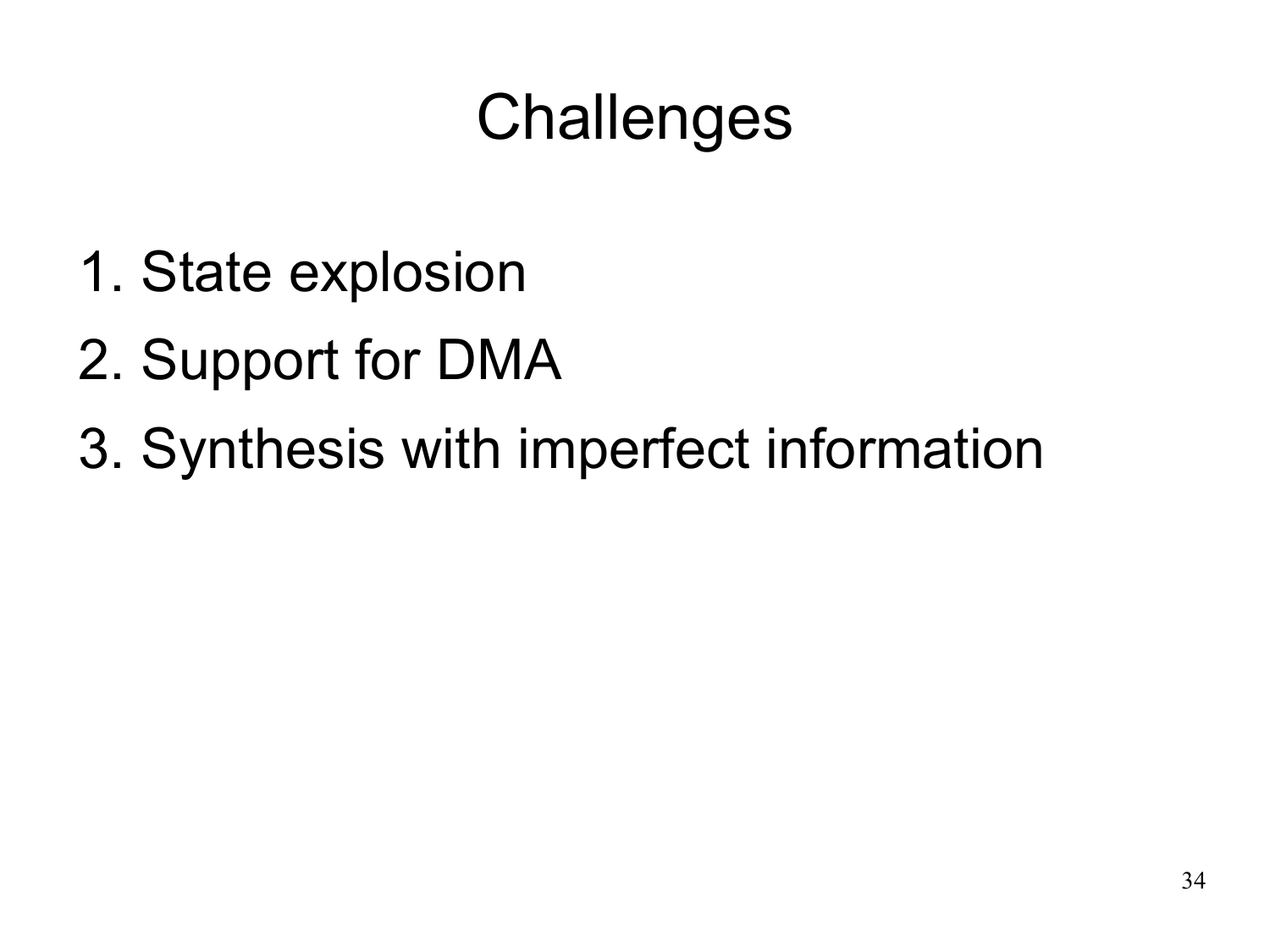# Challenges: State Explosion

- Every bit in every device register doubles the size of the system state space
	- e.g., 2**320** states in a simplified IDE controller model
- Classical game theory algorithms do not scale well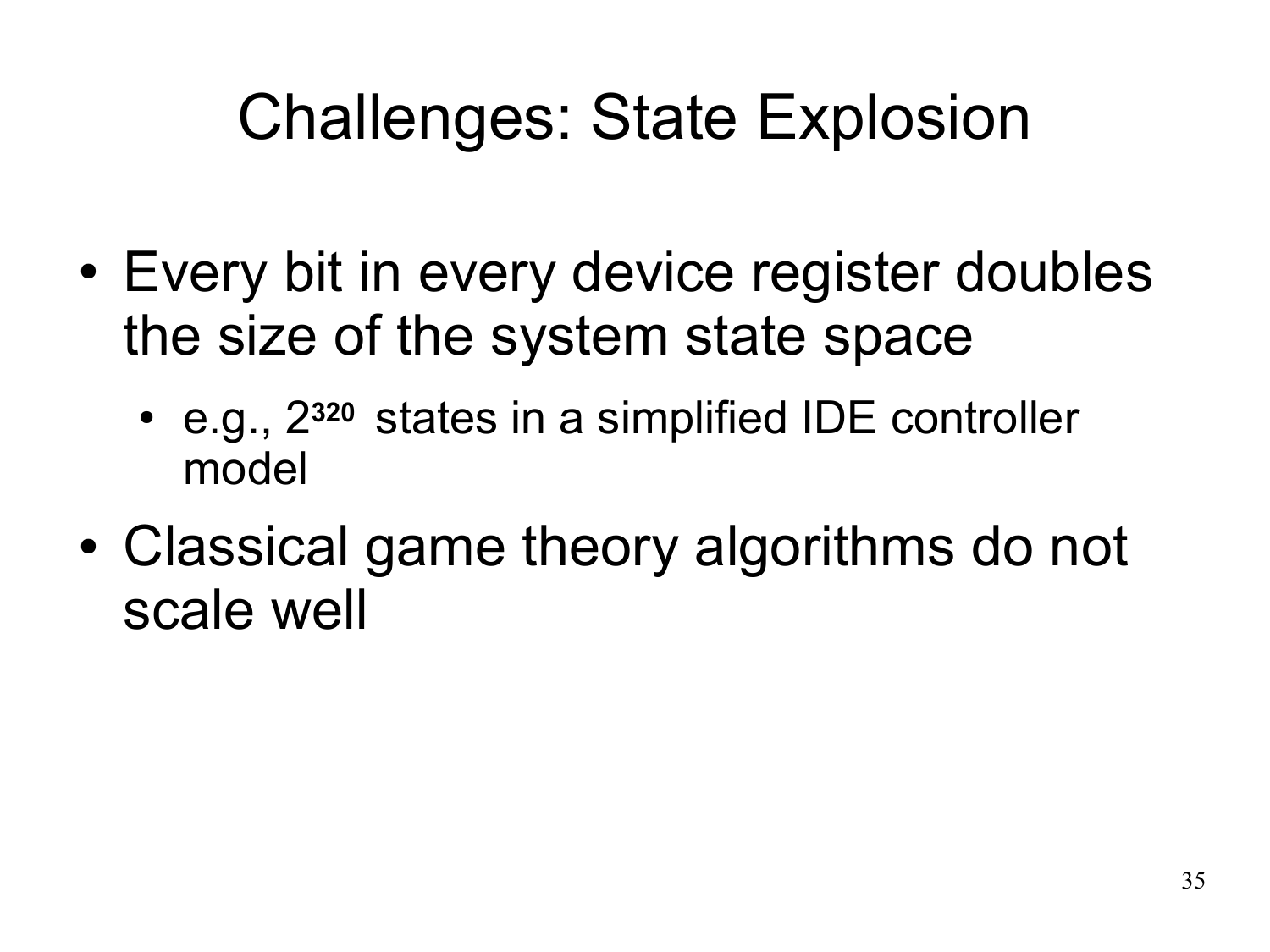#### Tackling State Explosion: Predicate Abstraction

- $x$  (32 bits) current device configuration
- $y$  (32 bits) new configuration requested by the OS
- Total state space:  $2^{64}$  states
- Introducing predicate:  $x= y$
- The predicate can be represented with a single boolean variable (2 states)
- Naive abstraction algorithm reduces IDE state space to 248 states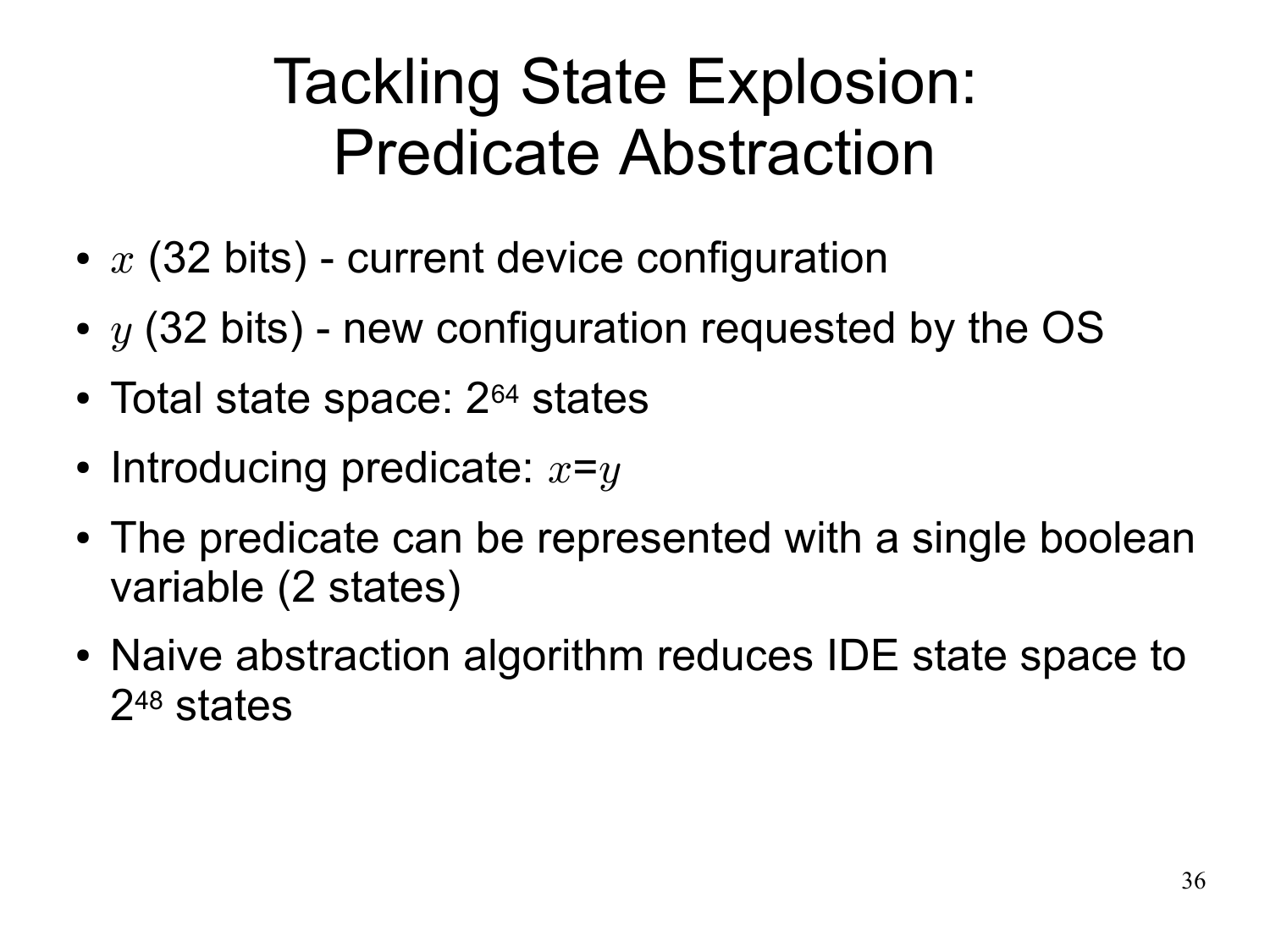# Tackling State Explosion: Symbolic Algorithms

- Even after abstraction the state space is too large to explore explicitly
- Symbolic data structures allow representing and manipulating large state spaces compactly
- Common symbolic representations:
	- Binary Decision Diagrams (BDD)
		- BDD encoding of abstracted IDE spec consists of ~3000 BDD nodes
	- SAT formulas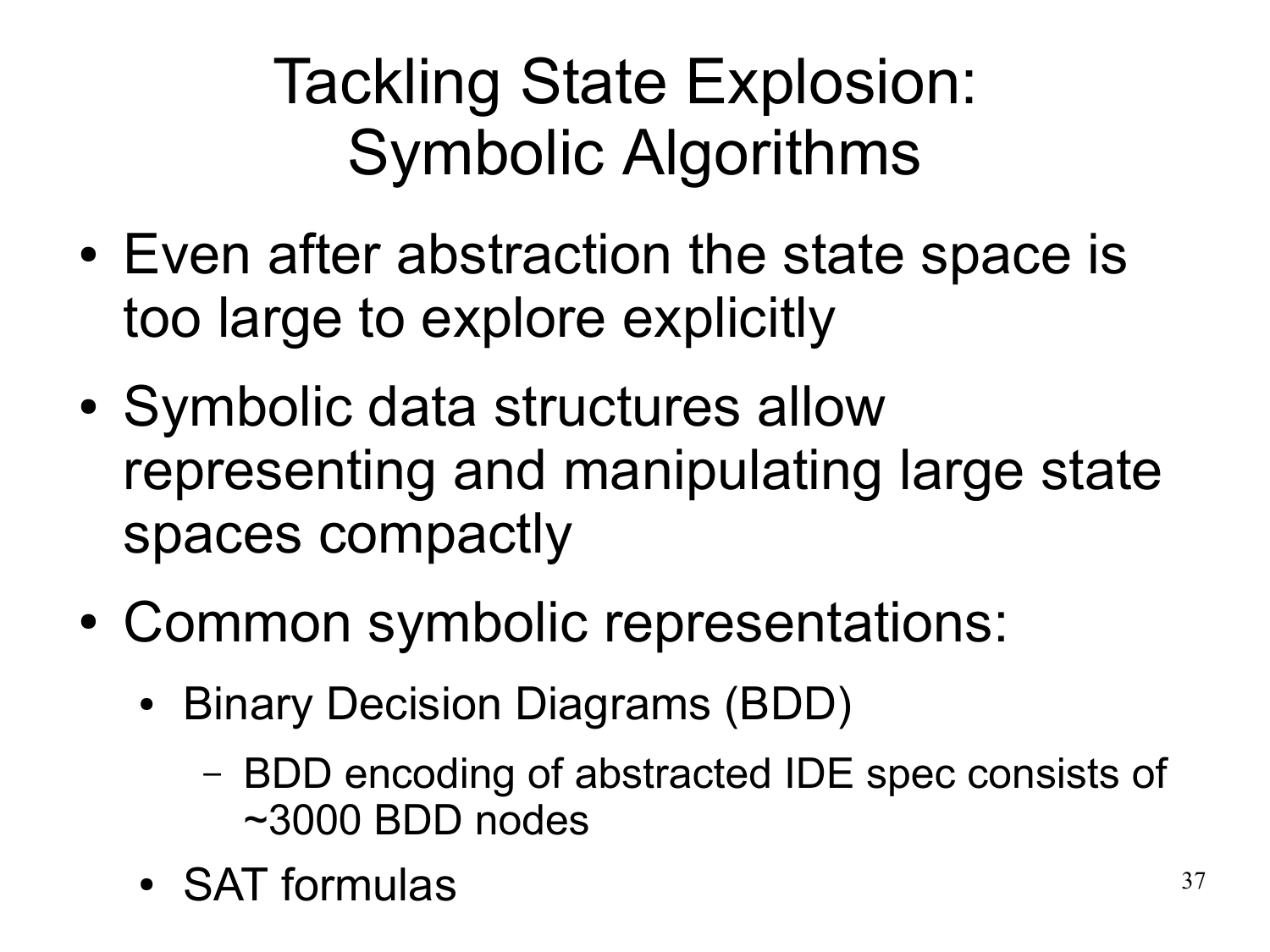# Challenges: DMA

- Synthesising drivers for DMA-capable devices
- The entire RAM is now part of the state space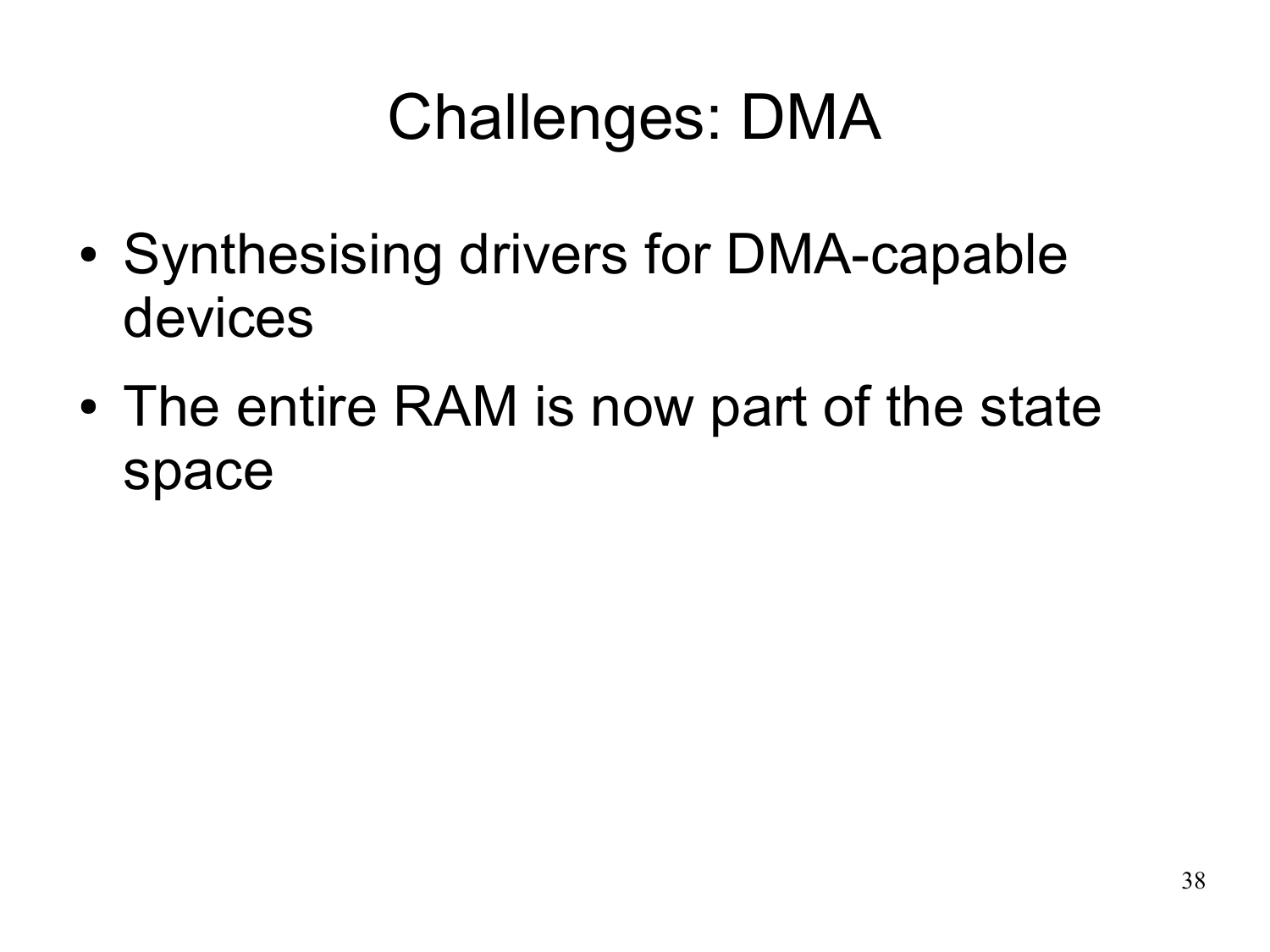# Synthesis for DMA

1. Typed view of memory

DMA circular buffer:



OS request queue:



2. Predicates over in-memory data structures

$$
\forall_{i=0}^{l-1} queue[i] = buffer[i]
$$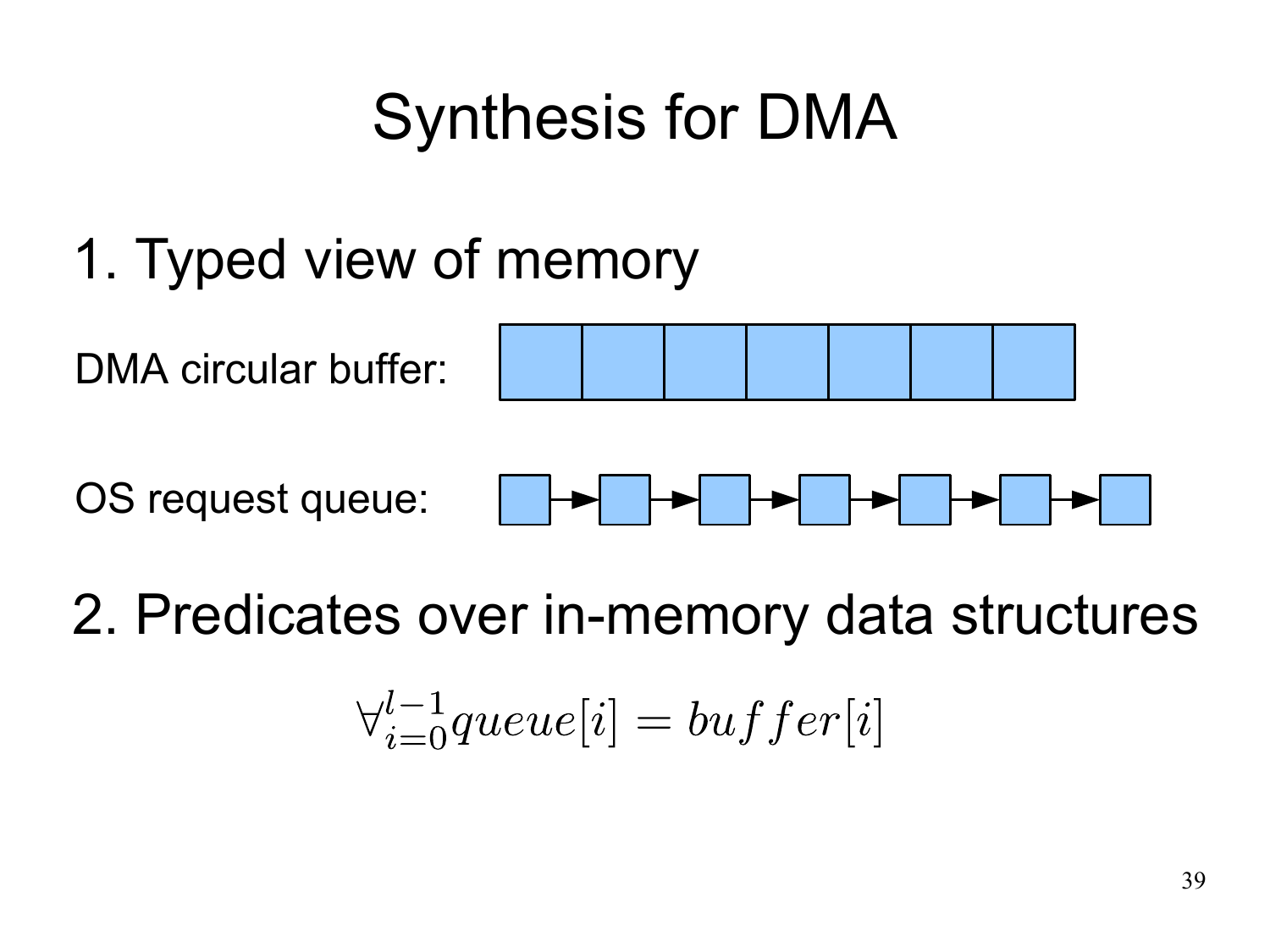### Challenges: Imperfect Information

- The basic synthesis algorithm assumes complete knowledge of device state
- In reality, device-internal state is invisible to the driver
	- Status registers are used to determine (relevant parts of) the state

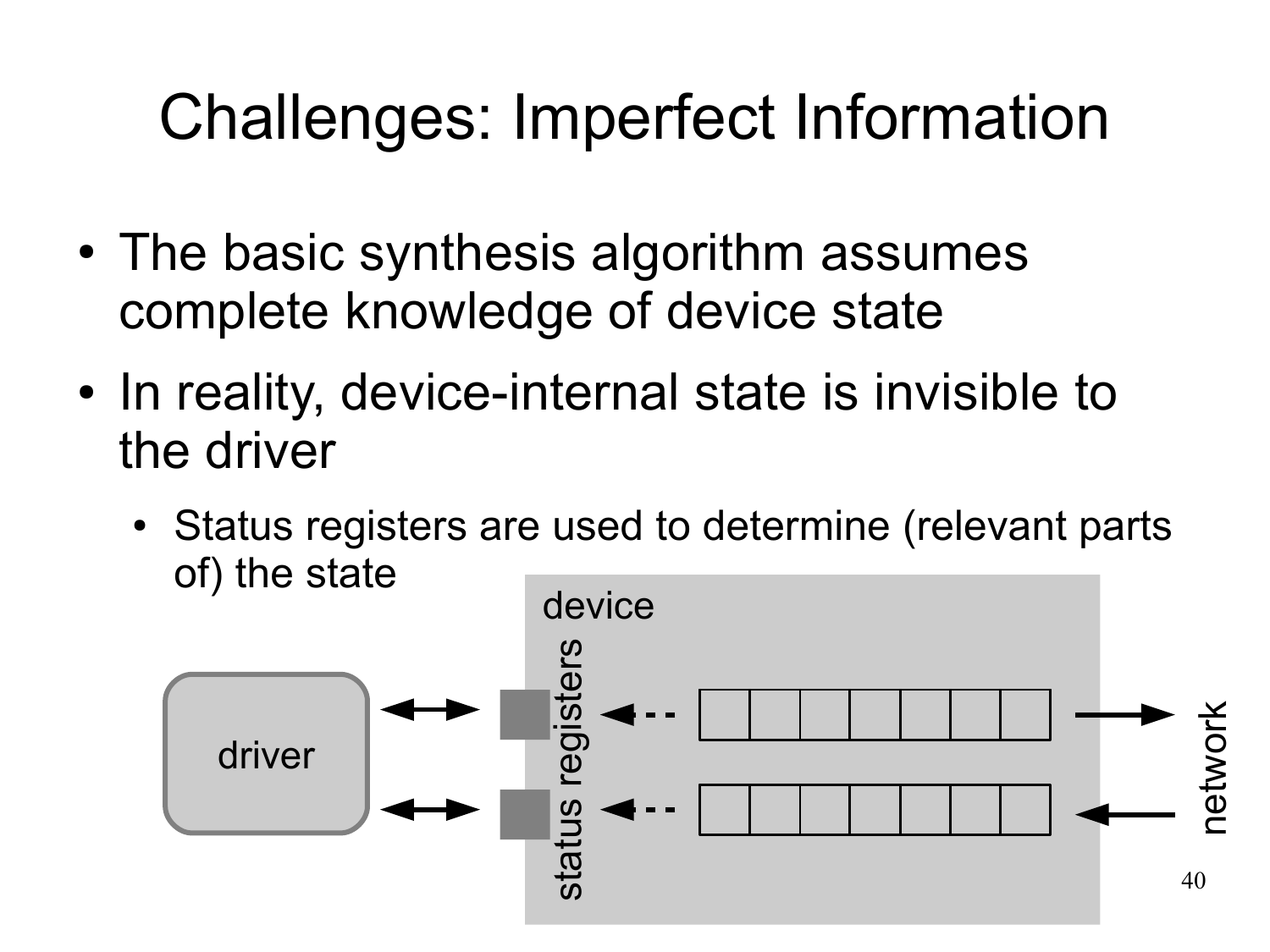# Tackling Imperfect Information

- In synthesis, we must reason about **sets of possible states** rather than individual states => further exponential state explosion
- In practice, only a few bits of unobservable state are relevant to the driver
- Heuristically discover those bits and perform subset construction only on them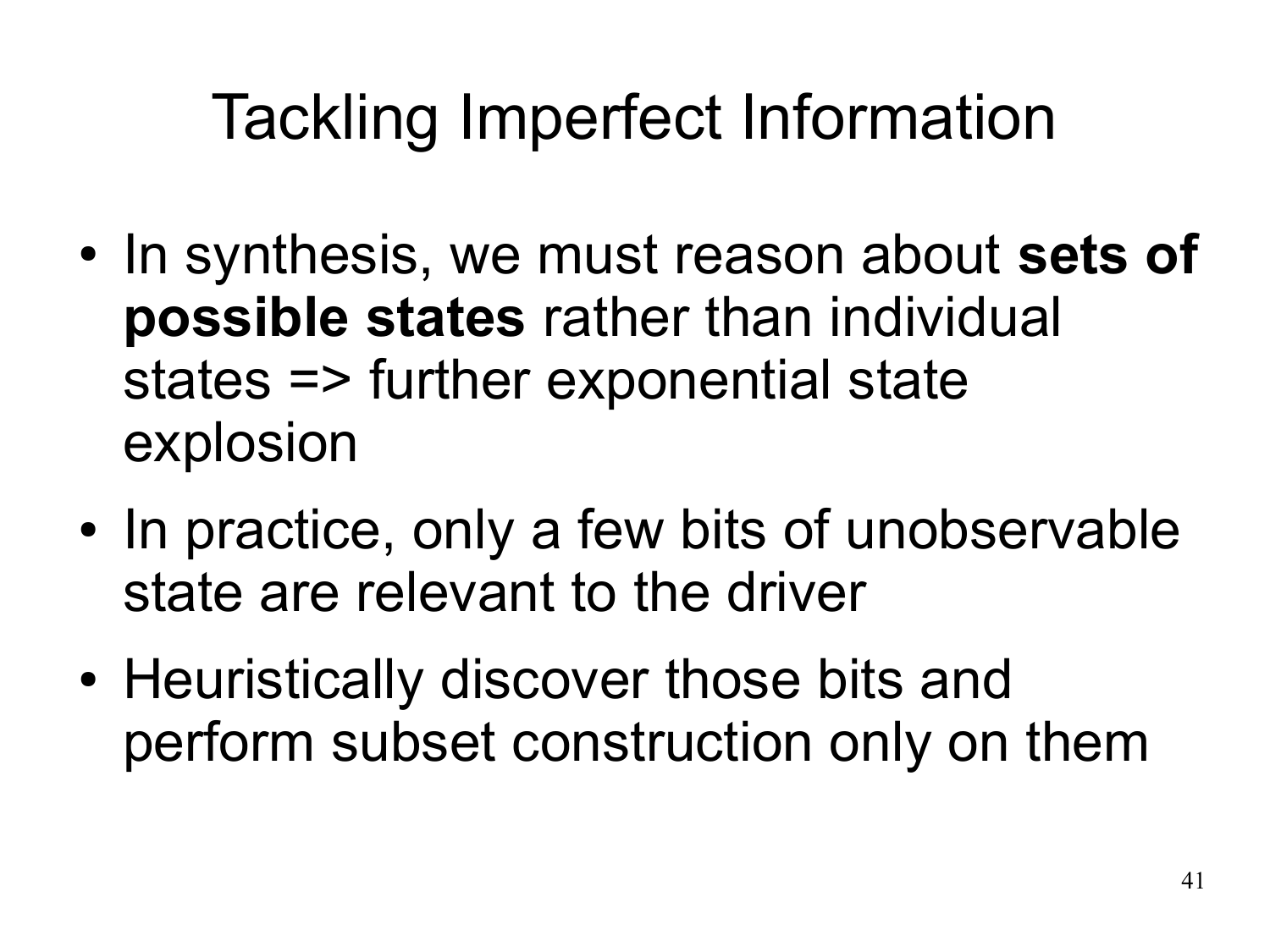# Is It Going to Work?

- NICTA & Intel have built a prototype implementation of a driver synthesis tool
	- Simplistic abstraction algorithm
	- Symbolic algorithms
	- Rudimentary support for DMA and partial information
	- DML frontend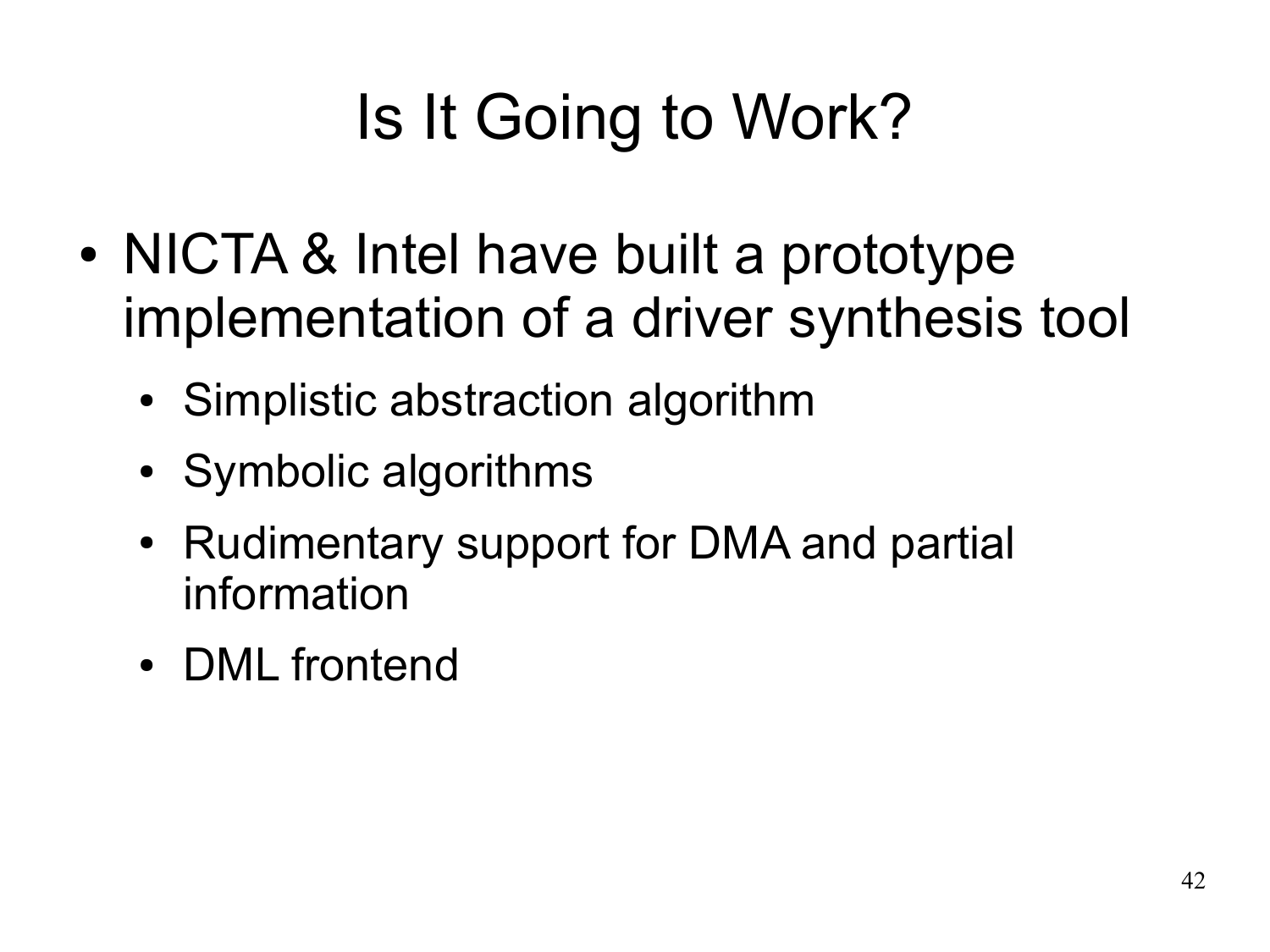#### Successfully synthesised drivers



IDE disk controller W5100 Eth shield



Asix AX88772 USB-to-Eth adapter SD host controller



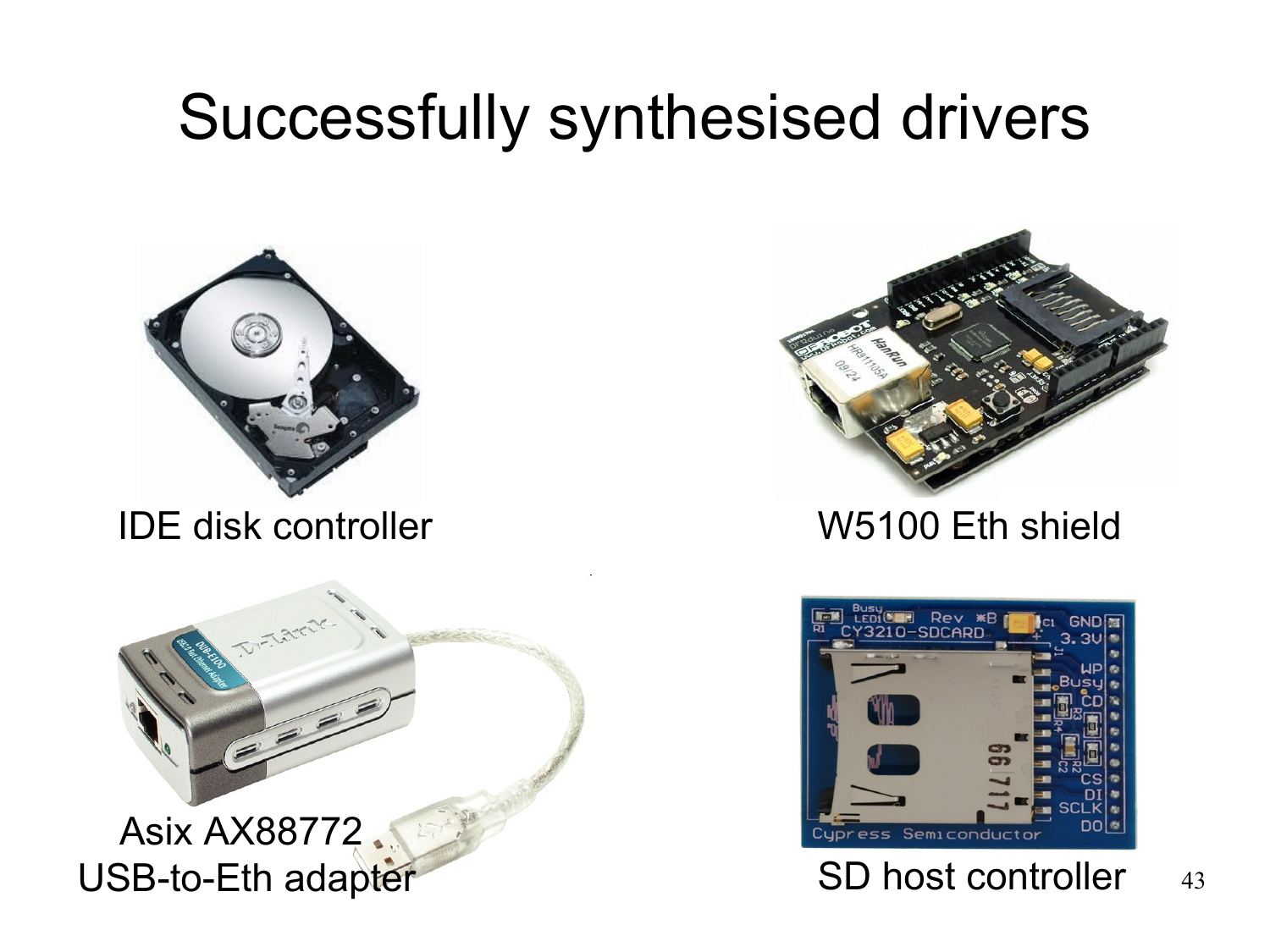#### Lessons Learned

- Automatic driver synthesis is possible
- High-level hardware models are suitable inputs for driver synthesis
- Abstraction and symbolic algorithms are the way to go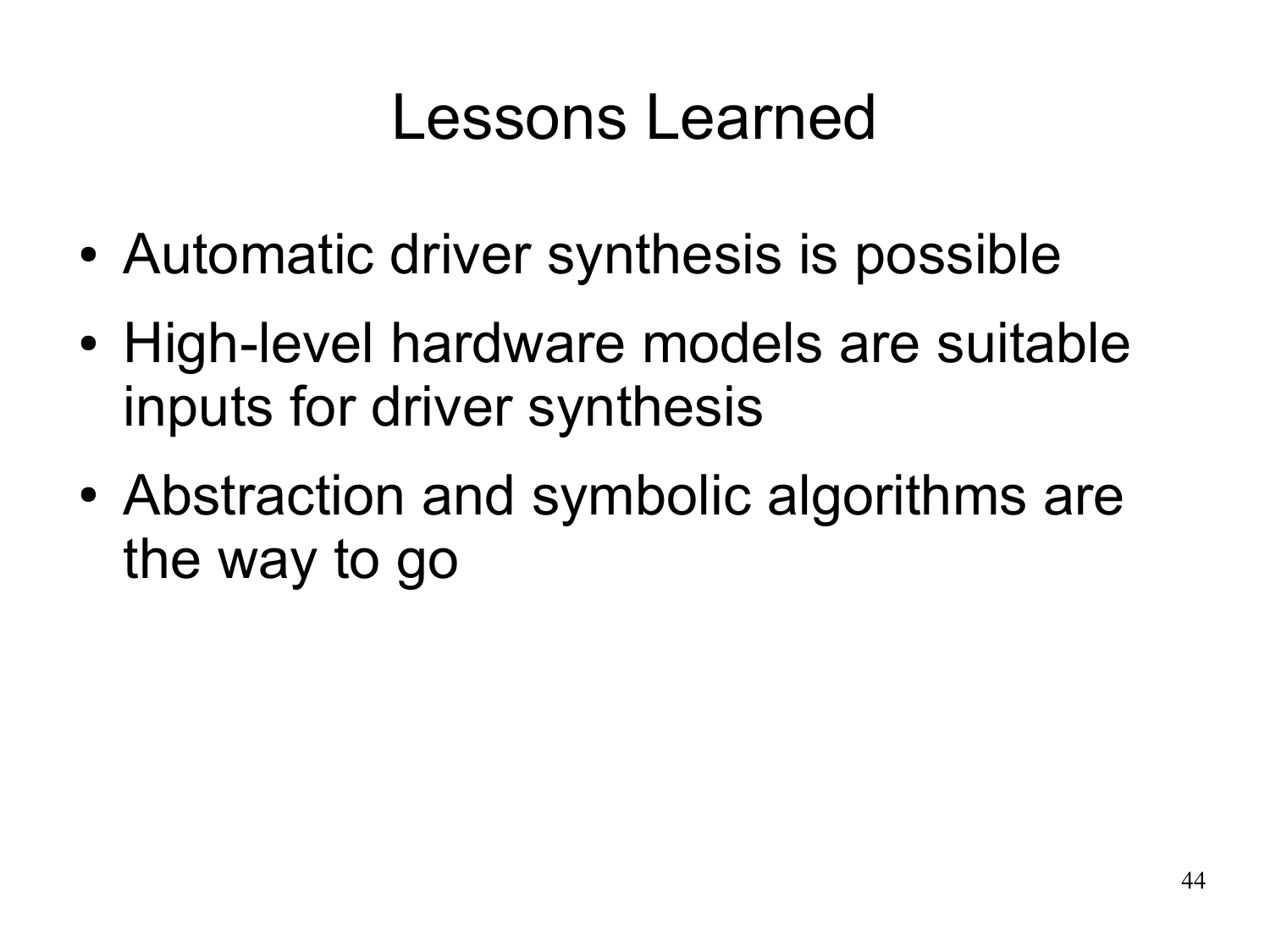#### Lessons Learned

- There are areas where human expertise is essential:
	- Functionality
	- Correctness
	- Readability
	- Performance
- The "all or nothing" approach to synthesis will not yield satisfactory drivers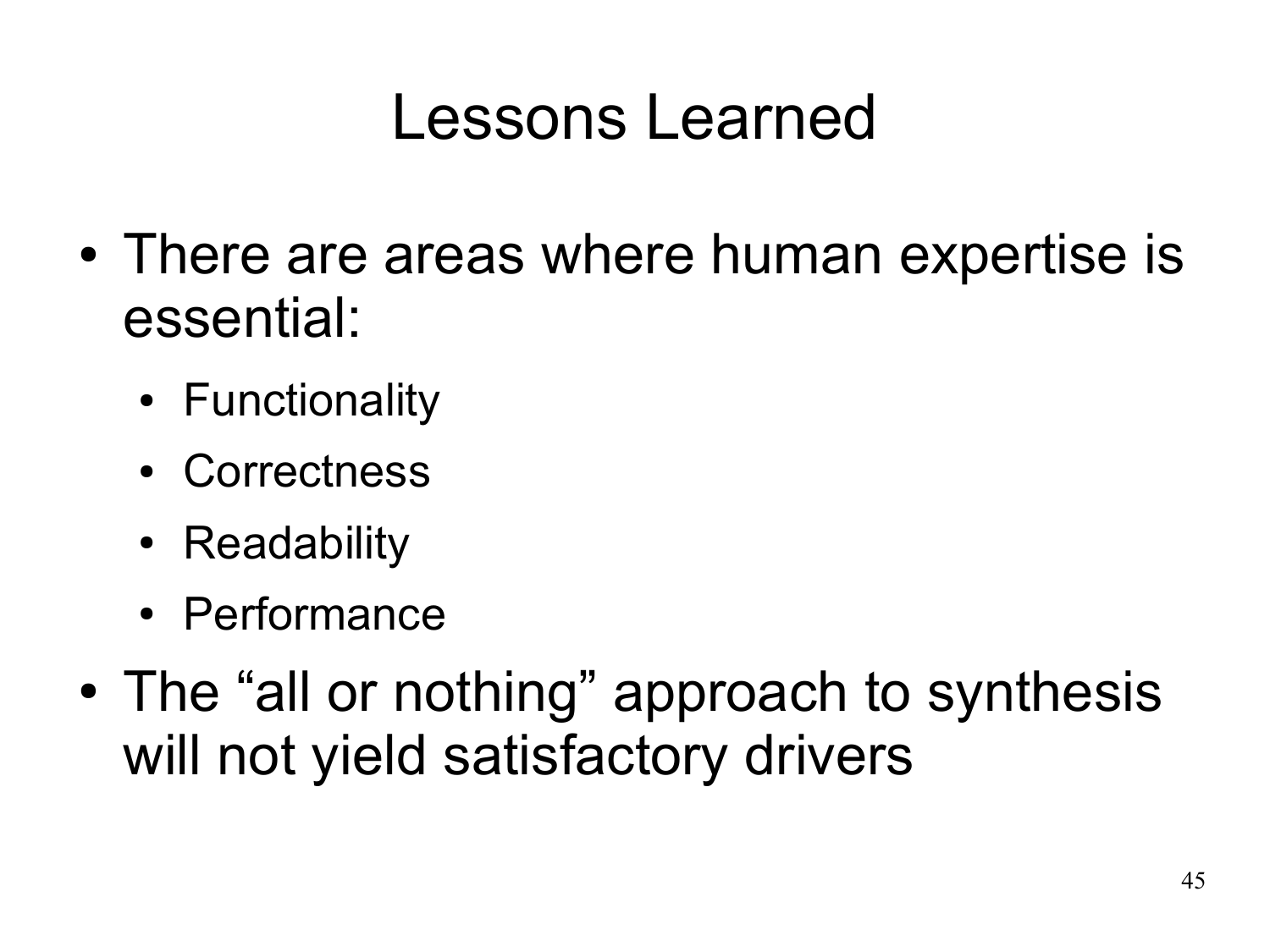#### Don't Fire Your Driver Developers Yet!

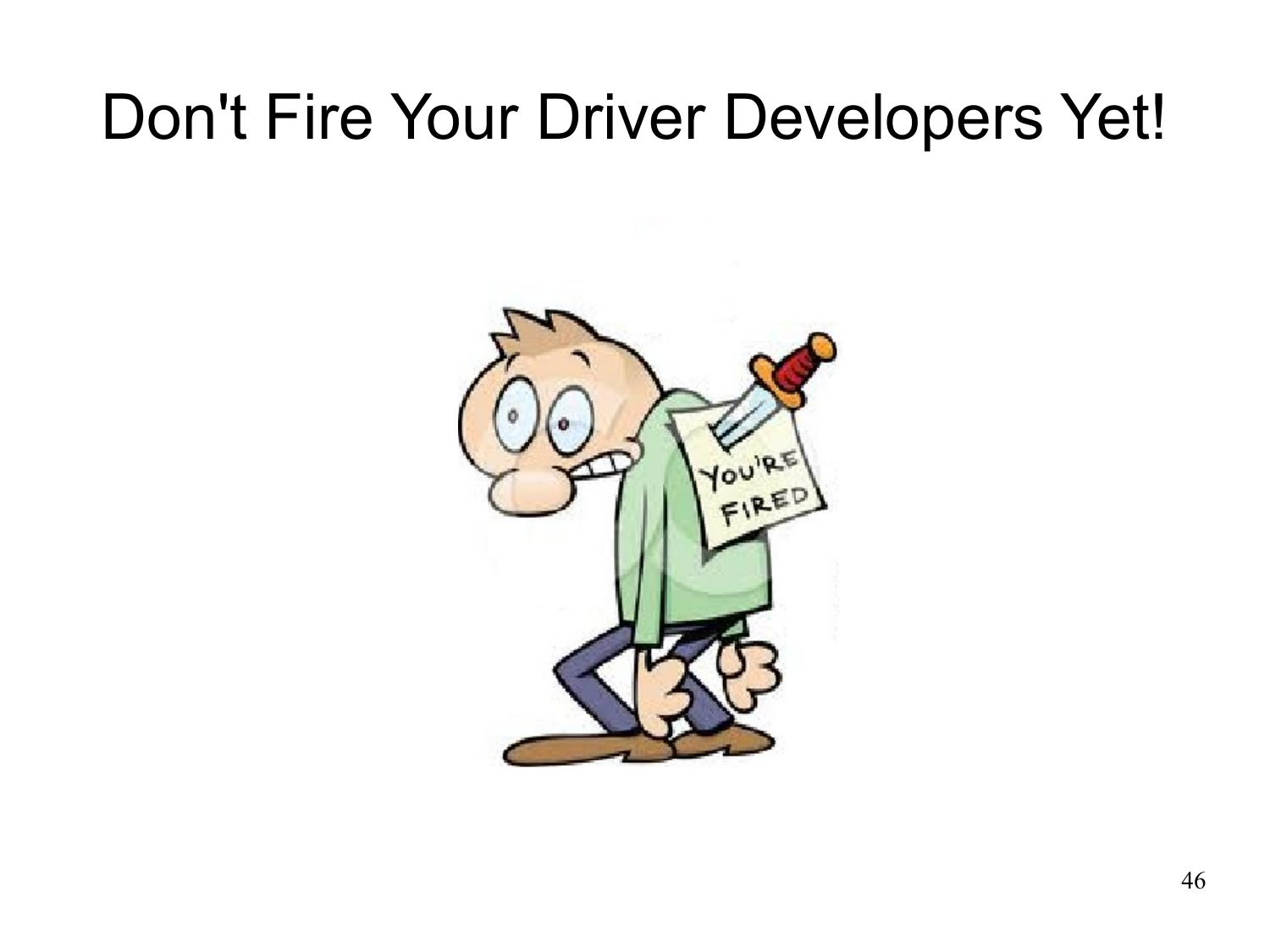# Guided Synthesis

- The user has complete control over synthesised source code
- The user communicates their decisions to the tool via source code
- User errors can lead to synthesis failures, but not to an incorrect driver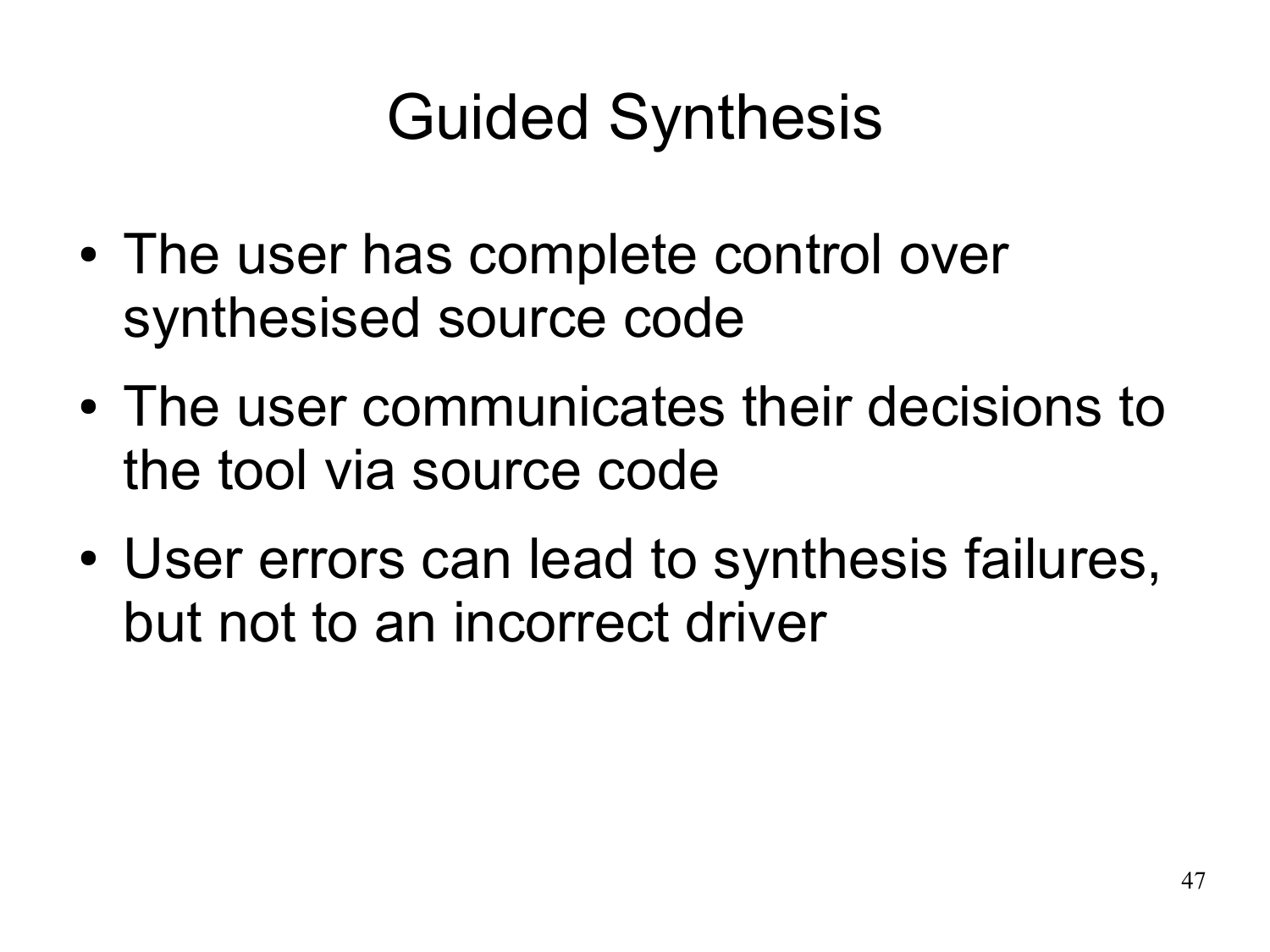### Guided Synthesis Scenario 1: Fully Automatic Synthesis



synthesised driver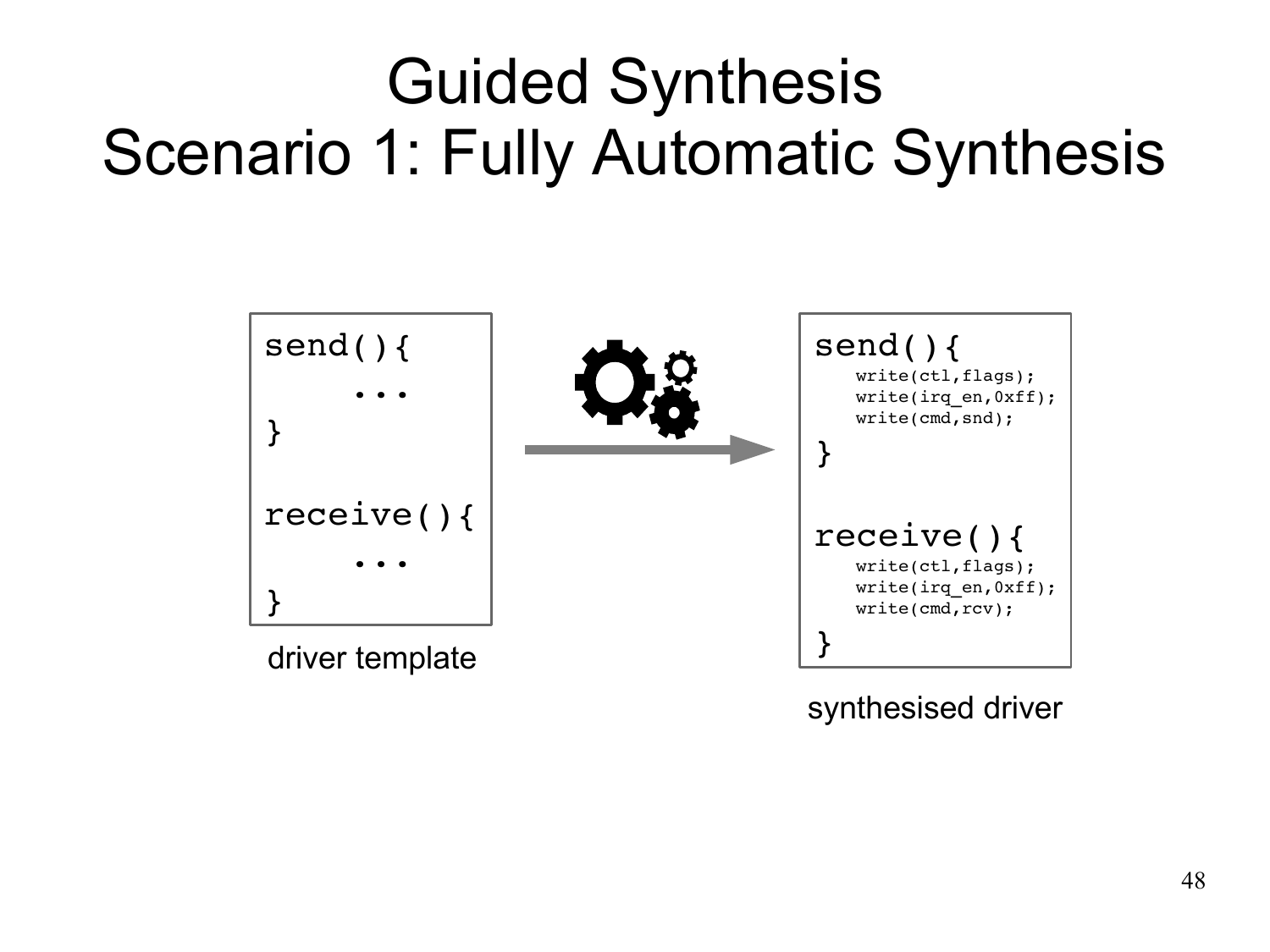

partially synthesised driver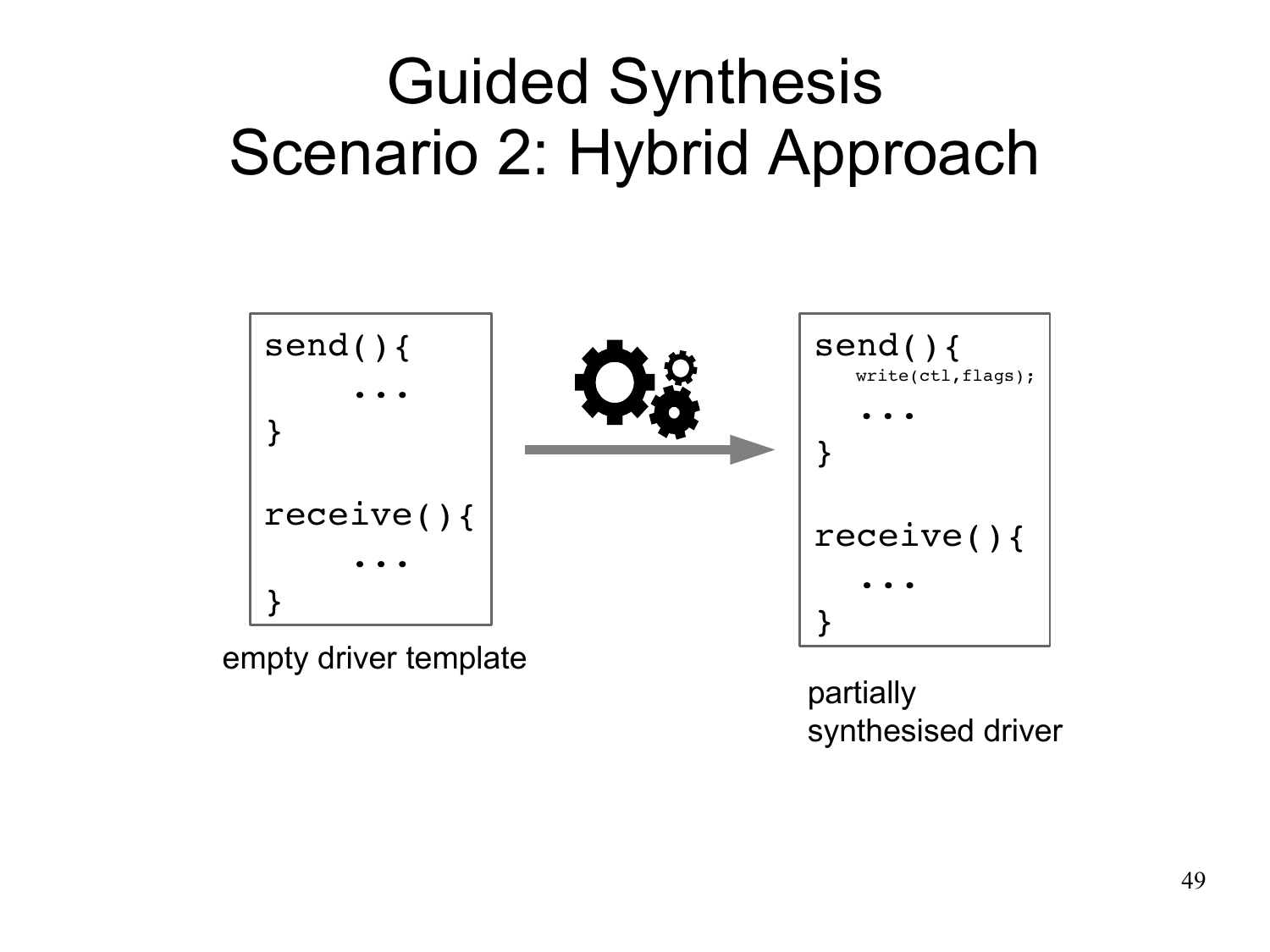

modified driver template

partially synthesised driver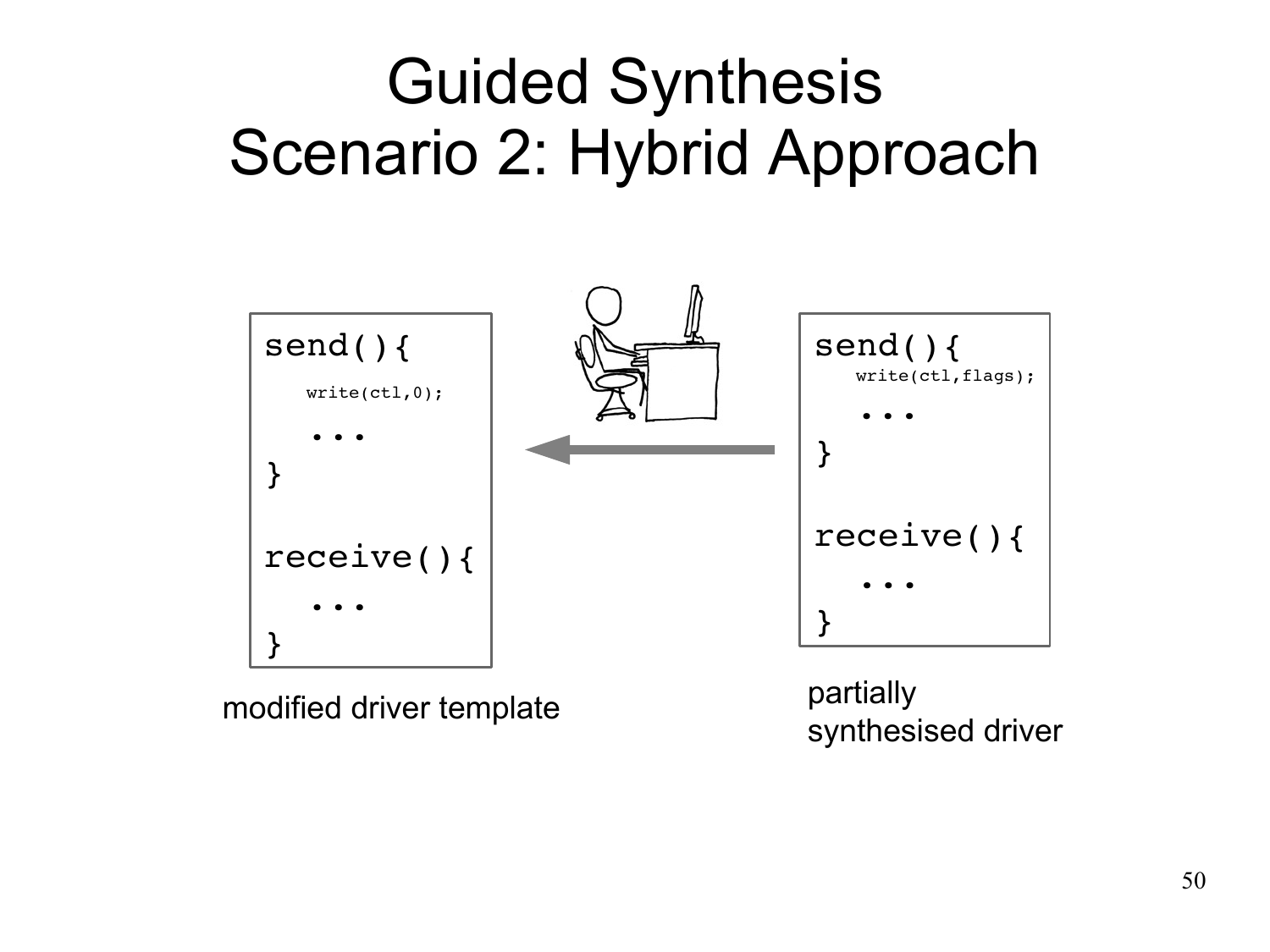

modified driver template synthesised driver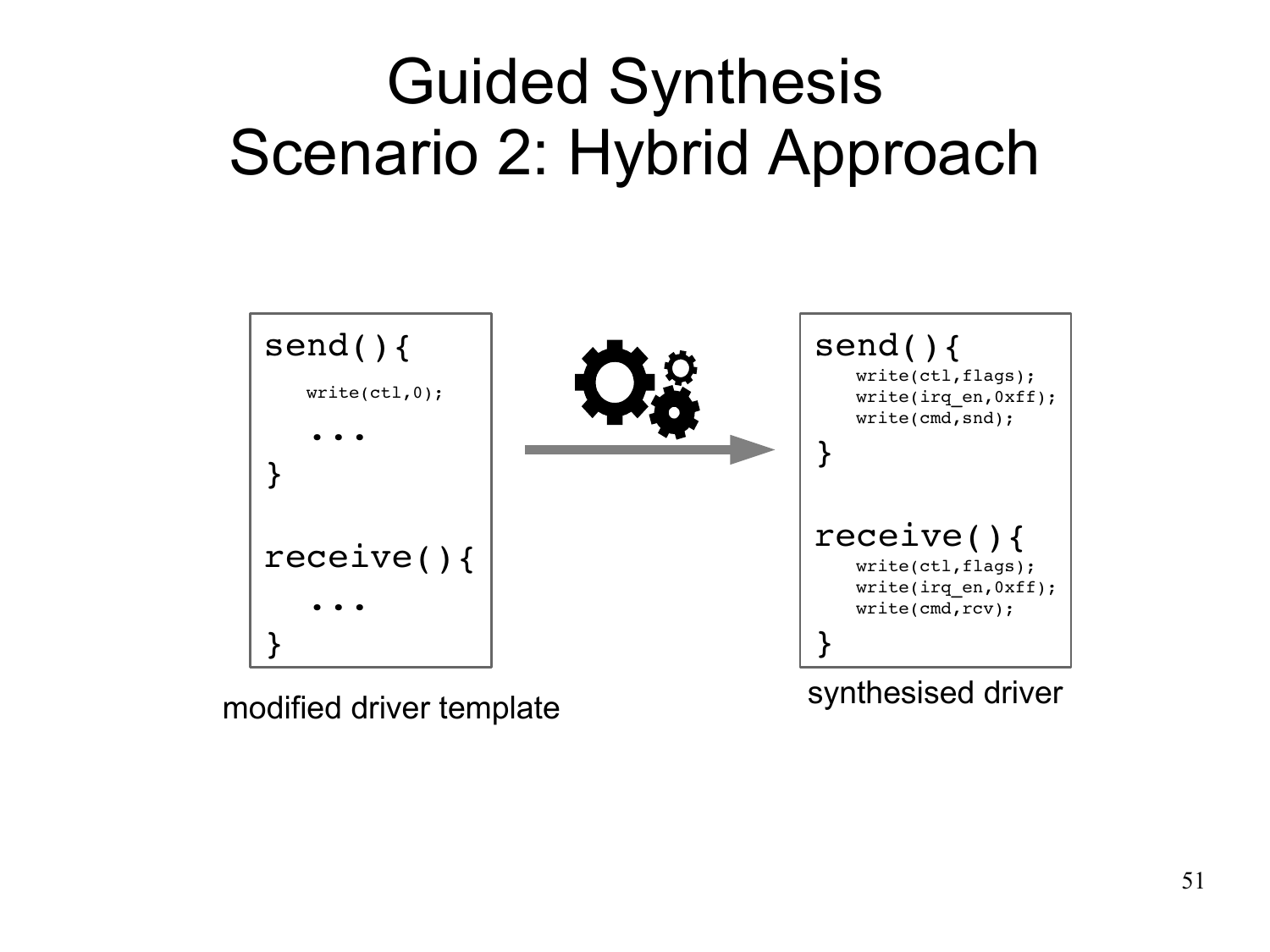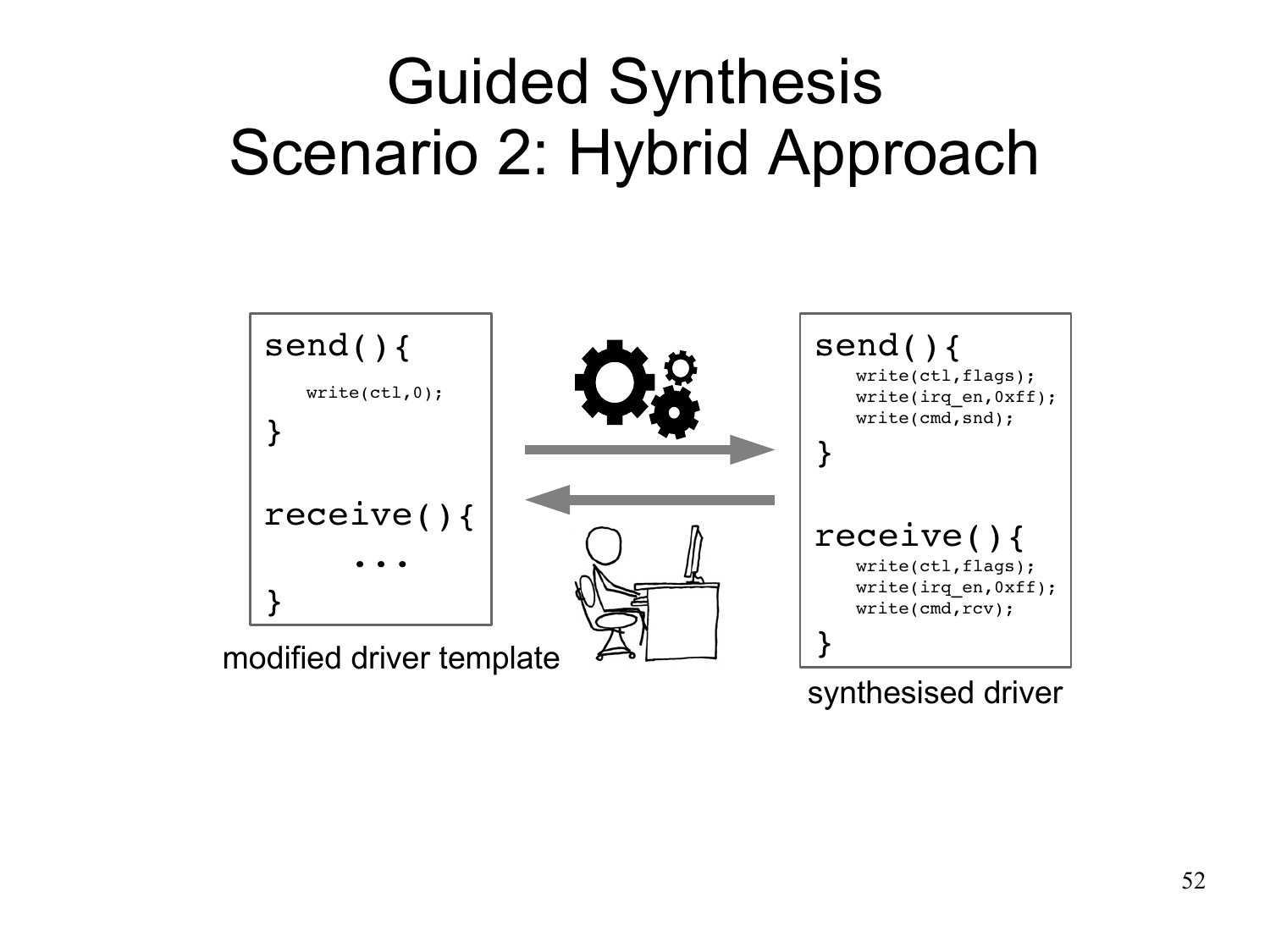#### Guided Synthesis Scenario 3: Verification